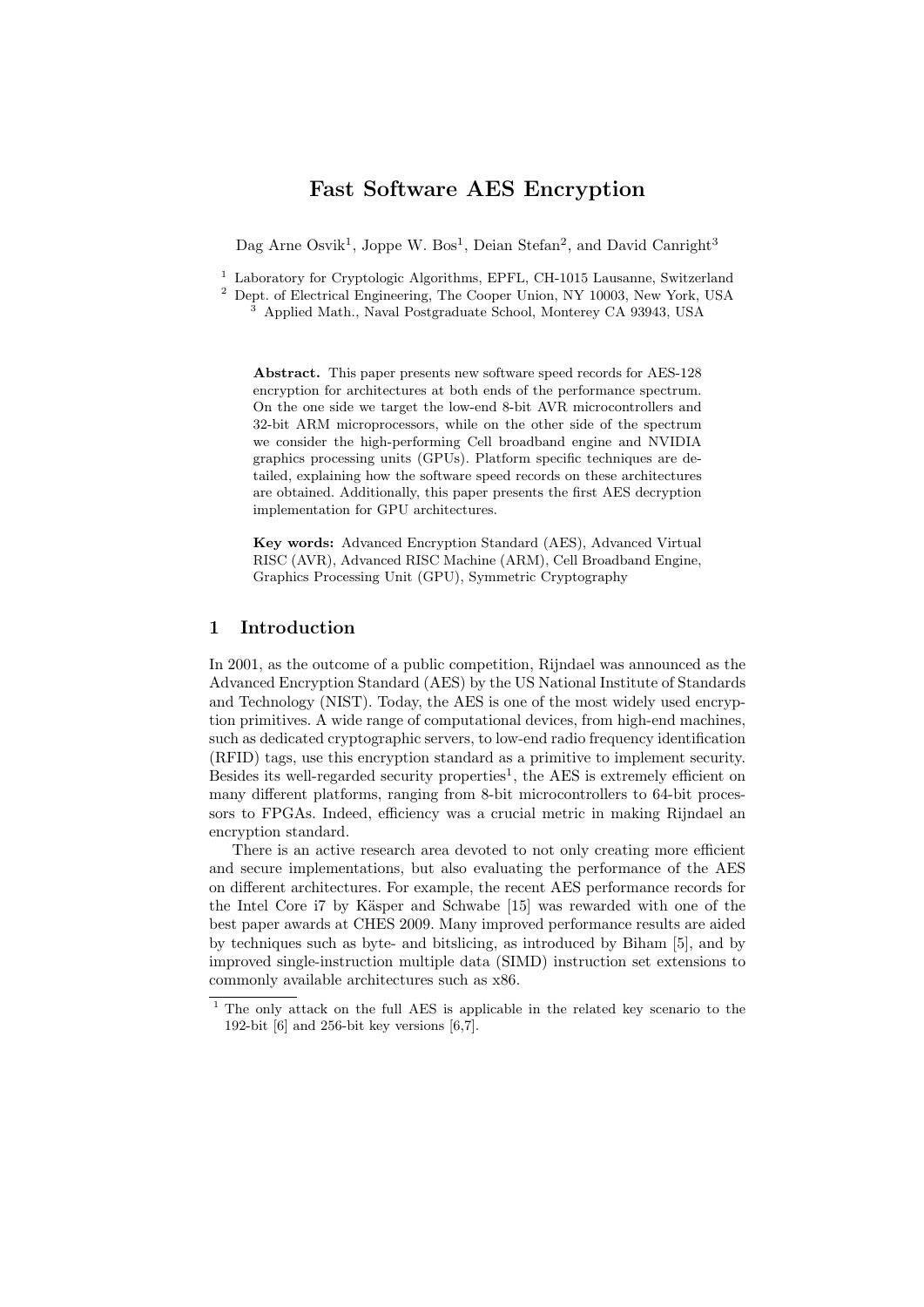It is expected that the use of lightweight devices, i.e., low-end smart cards and radio frequency identification tags, in electronic commerce and identification will grow rapidly within the near future. For instance, the passive RFID tag market is expected to reach up to US\$ 486M by 2013 [12], and the AES has already attracted significant attention due to its capabilities for such devices [11]. This work further investigates the performance of the AES on low-power devices; specifically, 8-bit AVR microcontrollers and 32-bit ARM microprocessors. Other platforms we target in this article are the high-end Cell Broadband Engine architecture (Cell) and the NVIDIA Graphics Processing Units (GPUs). For these platforms, which allow the use of vectorization optimization techniques, multiple input streams are processed at once using SIMD and SIMT (single instruction, multiple threads) techniques for the Cell and GPUs, respectively. Due to the low prices and wide availability of these devices it is interesting to evaluate their performance as cryptologic accelerators.

We present new software implementations of AES-128 with high speed and small code size. To the best of our knowledge, our results set new performance records on all the targeted platforms. These performance records are achieved by carefully mapping the different components of the AES to the various platforms for optimal performance. Our AVR implementation requires 124.6 and 181.3 cycles per byte for encryption and decryption with a code size of less than 2 kilobytes. Compared to the previous AVR records our encryption code is 0.62 times the size and 1.24 times faster. Our ARM implementation requires 34.0 cycles per byte for encryption, which is 1.17 times faster than the previous record on this platform. Our 16-way SIMD byte-sliced implementations for the synergistic processing elements of the Cell architecture achieve speeds of 11.3 and 13.9 cycles per byte, which are 1.10 and 1.23 times faster than the previous Cell records, for encryption and decryption respectively. Similarly, our fastest GPU implementation, running on a single GPU of the NVIDIA GTX 295 and handling many input streams in parallel, delivers throughputs of 0.32 cycles per byte for both encryption and decryption. When running on the older GeForce 8800 GTX our results are 1.2 times and 1.34 times faster than the previous records on this GPU with and without memory transfer, respectively. Furthermore, this is the first AES implementation for the NVIDIA GPU which implements both encryption and decryption.

The paper is organized as follows. Section 2 briefly recalls the design of the AES. In Section 3 our target platforms are described. Section 4 describes the techniques used and decisions made when porting the AES to the different architectures. In Section 5 we present our results and a comparison is made to other reported results in literature. Finally, we conclude in Section 6.

## 2 A Brief Introduction to the AES

The AES is a fixed block length version of the Rijndael block cipher [9,19], with support for 128-, 192-, and 256-bit keys. The cipher operates on an internal state of 128 bits, which is initially set to the plaintext block, and after transformations,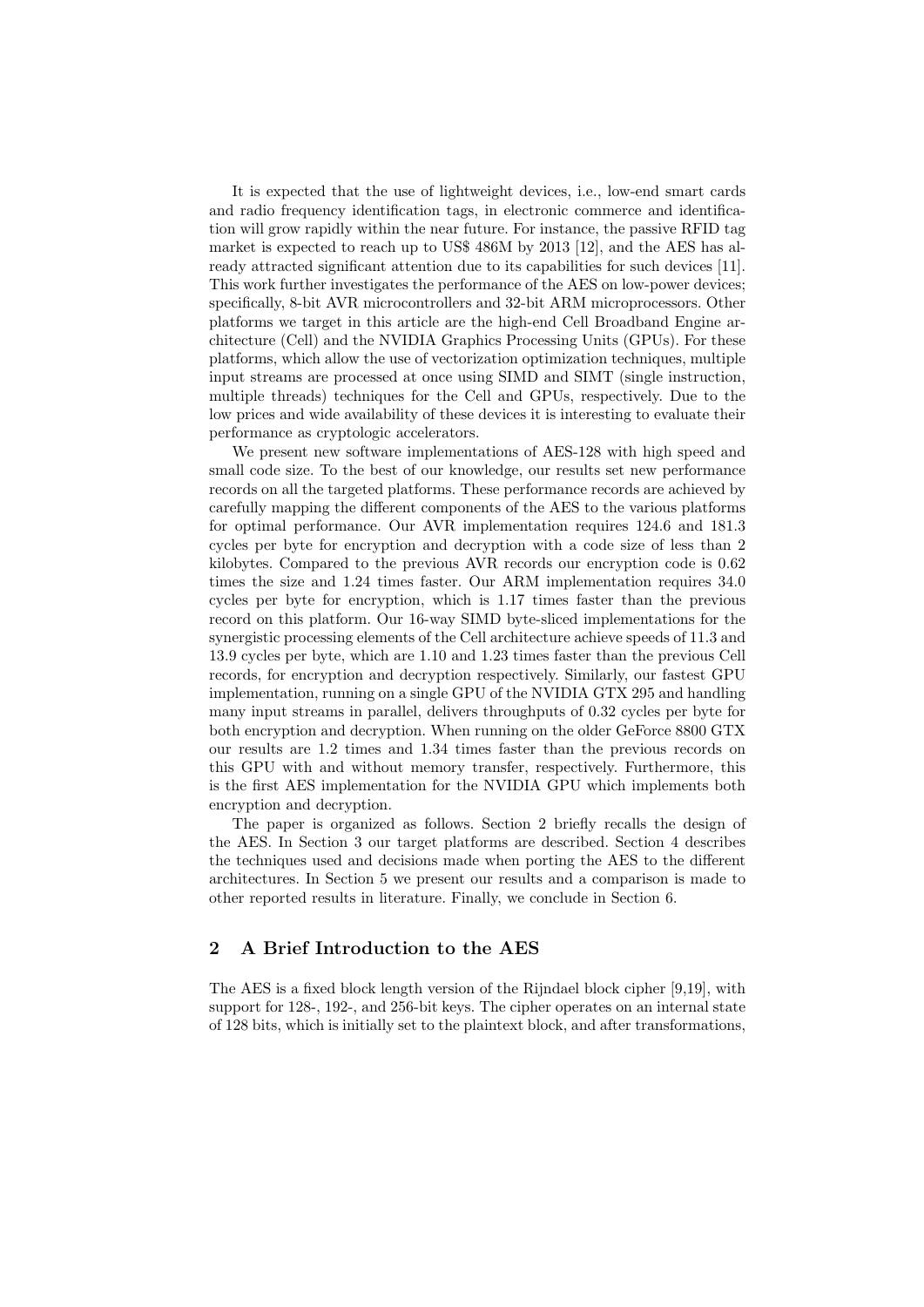becomes the output ciphertext block. The state is organized in a  $4 \times 4$  array of 8-bit bytes, which is transformed according to a round function  $N_r$  times. The number of rounds is  $N_r = 10$  for 128-bit keys,  $N_r = 12$  for 192-bit keys, and  $N_r = 14$  for 256-bit keys. In order to encrypt, the state is first initialized, then the first 128-bits of the key are xored into the state, after which the state is modified  $N_r - 1$  times according to the round function, followed by the slightly different final round.

The round function consists of four steps: SubBytes, ShiftRows, MixColumns and AddRoundKey (except for the final round which omits the MixColumns step). Each step operates on the state, at each round  $r$ , as follows:

- 1. SubBytes: substitutes every entry (byte) of the state with an S-box entry,
- 2. ShiftRows: cyclically left shifts every row i of the state matrix by  $i, 0 \leq i \leq 3$ ,
- 3. MixColumns: multiplies each column, taken as a polynomial of degree less than 4 with coefficients in  $\mathbb{F}_{2^8}$ , by a fixed polynomial, modulo  $x^4 + 1$ ,
- 4. AddRoundKey: xors the r-th round key into the state.

Each transformation has an inverse from which decryption follows in a straightforward way by reversing the steps in each round: AddRoundKey (inverse of itself), InvMixColumns, InvShiftRows, and InvSubBytes.

The key expansion into the  $N_r$  128-bit round keys is accomplished using a key scheduling algorithm, the details of which can be found in [19] and [9]. The design of the key schedule allows for the full expansion to precede the round transformations, which is advantageous if multiple blocks are encrypted using the same key, while also providing the option for on-the-fly key generation. Onthe-fly key generation proves useful in memory constrained environments such as microcontrollers.

For 32-bit (and greater word length) processors, in [9], Daemen and Rijmen detail a fast implementation method that combines the SubBytes, ShiftRows, and MixColumns transformations into four 256-entry (each entry is 4 bytes) lookup tables,  $T_i$ ,  $0 \le i \le 3$ . Following [9], the "T-table" approach reduces the round transformations to updating the  $j$ -th column according to:

$$
\left[s'_{0,j}, s'_{1,j}, s'_{2,j}, s'_{3,j}\right]^{\mathrm{T}} = \bigoplus_{i=0}^{3} T_i[s_{i,j} + c_i], \text{ for } 0 \le j \le 3,
$$
 (1)

where  $s_{i,k}$  is the byte in the j-th row and k-th column of the state, and  $C_i$ is a constant equivalently doing the ShiftRows in-place. After the columns are updated, the remaining transformation is AddRoundKey (which is a single 4-byte look-up and **xor** per column). We, however, note that since the  $T_i$ 's are simply rotations of each other, some implementations of (1) benefit from using a single table and performing the necessary rotations.

#### 3 Target Platforms

On the one hand we target low-end lightweight devices—the performance and code-size of the AES on such devices, e.g., RFID-tags, is crucial (see for instance [11]) for the use of this encryption primitive in practice. Contrastingly,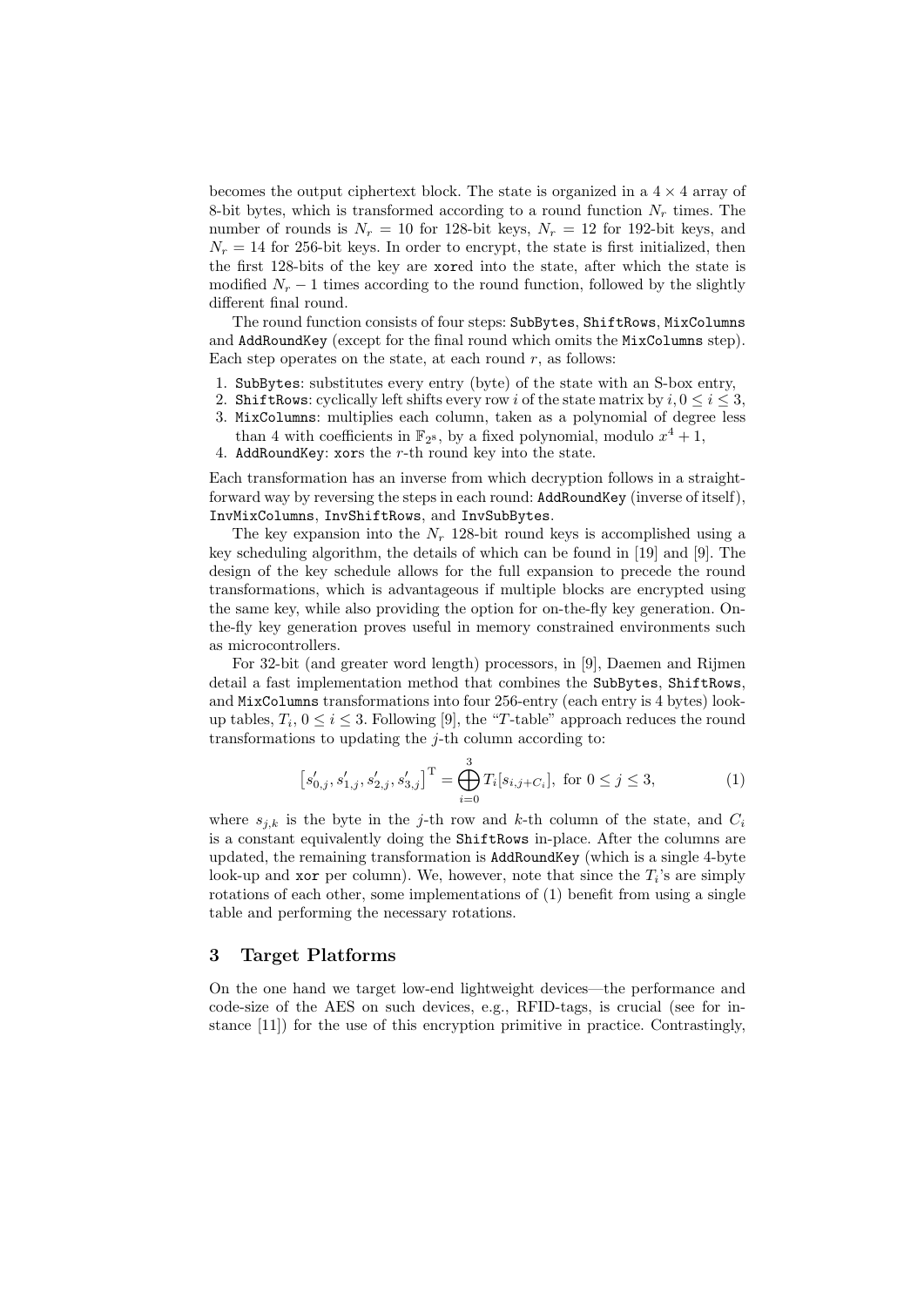on the other side of the performance spectrum we target the many-core, high performing, Cell and GPU platforms. Fast multi-stream implementations of the AES on these architectures show the potential use of these platforms as AESaccelerators which could be used in high-end servers. Below, we introduce the three target platforms and discuss their overall design and execution models.

8-bit Advanced Virtual RISC Microcontroller. Advanced Virtual Risc (AVR) is a family of 8-bit microcontrollers designed by Atmel, targeting lowpower embedded systems. Although a lightweight microcontroller, the AVR has 32 8-bit registers, a large number of instructions (125 for the AT90USB82/162), between 512B and 384KB in-system programmable flash (ISP), 0 to 4KB of EEPROM and 0 to 32KB SRAM. Additionally, the microcontrollers are equipped with timers, counters, USART, SPI, and many other features and peripherals that make the AVR a favorable platform for embedded applications [3].

The AVR CPU is a modified Harvard architecture (program and data memories are separate) with a two stage single level pipeline supporting instruction pre-fetching. The (memory) parallelism and pipelining greatly improve the microcontroller's performance. Moreover, the majority of AVR instructions take up only a single 16-bit word and execute with a single cycle latency; only a small number of instructions require two or four cycles to complete. Features like free pre-decrement and post-increment of pointer registers also contribute towards small and efficient program code.

The data memory consists of the register file, I/O memory, and SRAM. As such, the various direct and indirect addressing (through 16-bit pointer registers X, Y, Z) modes can be used to not only access the data memory, but also the 32 registers. The ability to access the register file as memory, in addition to the optimized direct register access, provides a designer with additional flexibility in optimizing an application implementation. We note, however, that although direct addressing can access the whole data space, indirect addressing with displacement is limited to using the Y or Z registers as base pointers, in addition to the displacement being limited to 64 address locations (including 0) [3]. Similarly, conditional branches have a 6-bit displacement restriction. Hence, it is often necessary for an implementer to use the trampoline technique to address these limitations. Only the Z register may be used for addressing flash memory, e.g., for the AES S-box lookups, and in some AVR devices this is not possible at all. Additionally, the flash memory is relatively small and because in practical applications it is of little interest to dedicate the whole flash to a cryptographic primitive, it is critical that the code-size of the AES remain small.

Most AVRs are clocked between 0 and 20 MHz, and with the ability to execute one instruction per cycle the embedded microcontrollers can achieve throughputs up to 20 MIPS (16 MIPS for the AT90USB162). Thus, given the relatively high computation power of these low-cost and low-power devices, the performance of block ciphers, such as the AES, is of practical consideration for applications requiring cryptographic primitives (e.g., electronic automobile keys).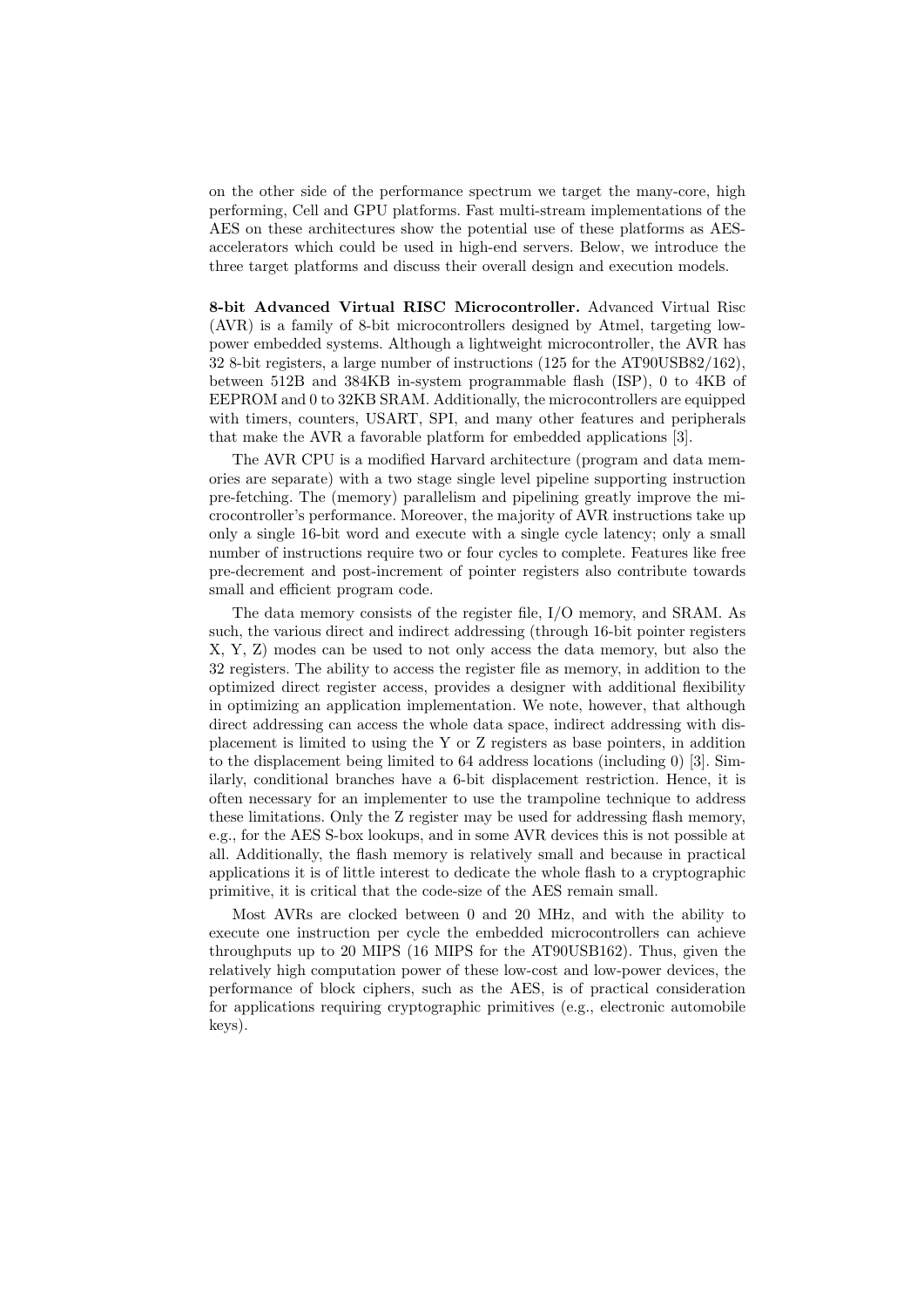32-bit Advanced RISC Machine. Advanced RISC Machine (ARM) is an instruction set architecture (ISA) design by ARM for high-performance 32-bit embedded applications. Although ARM cores are usually larger and more complex than AVRs, most ARM designs are also well regarded for their low power consumption and high code density—the ARM is one of the most widely used 32-bit processors in mobile applications [16].

The ARM family has evolved from the ARM1 to the prominent ARM7TDMI core (ARMv4T ISA) to the ARM9 (ARMv5), ARM11 (ARMv6) and most recent Cortex (ARMv7) [30]. The number of pipeline stages increased from 3 on the ARM7 to 8 on the ARM11, with different cores including various caches, memory management units, SIMD extensions, and other capabilities using coprocessors. Different cores even implement different memory architectures: some the von Neumann, while others, such as the StrongARM SA-1110 (ARMv4), are (modified) Harvard architectures. Most of the RISC design features are, however, constant across the families, making code written for the ARM7 core compatible with the ARM11.

Like the AVR, the ARM microprocessor is a load-store architecture with simple, yet powerful, addressing modes. The processor has 37 32-bit registers, of which only 16 are visible at any one time [27]. Register banking is employed to "hide" the registers used in operating modes other than user (e.g., supervisor, abort, etc.). Most instructions on the ARM execute in a single cycle, in addition to their opcode length being fixed to  $32$ -bits<sup>2</sup> To eliminate the need for branching, almost all ARM instructions can be made conditional by adding a suffix to the instruction mnemonic. Furthermore, the condition bits are only modified by an instruction if the programmer desires (expressed by adding the S suffix to the instruction). We mention two additional features of the ARM, which are extensively used in this work: the inline barrel shifter and the load-store-multiple instruction. The inline barrel shifter allows for the second operand of most data processing instructions (e.g., arithmetic and logical) to be shifted or rotated before the operation is performed. The load and store-multiple instructions copy any number of general-purpose registers from/to a block of sequential memory addresses.

The Cell Broadband Engine. The Cell architecture [14], jointly developed by Sony, Toshiba, and IBM, is equipped with one dual-threaded, 64-bit in-order "Power Processing Element" (PPE), which can offload work to the eight "Synergistic Processing Elements" (SPEs) [31]. The SPEs are the workhorses of the Cell processor and the target for the AES implementation in this article. Each SPE consists of a Synergistic Processing Unit (SPU), 256 kilobyte of private memory called Local Store (LS) and a Memory Flow Controller (MFC). The latter handles communication between each SPE and the rest of the machine, including main memory, as explicitly requested by programs. If one wants to

<sup>2</sup> The fixed-size opcodes simplify decoding, but also increase the overall code size. To address this a separate and reduced (16-bit) instruction set, Thumb-2, can be used instead.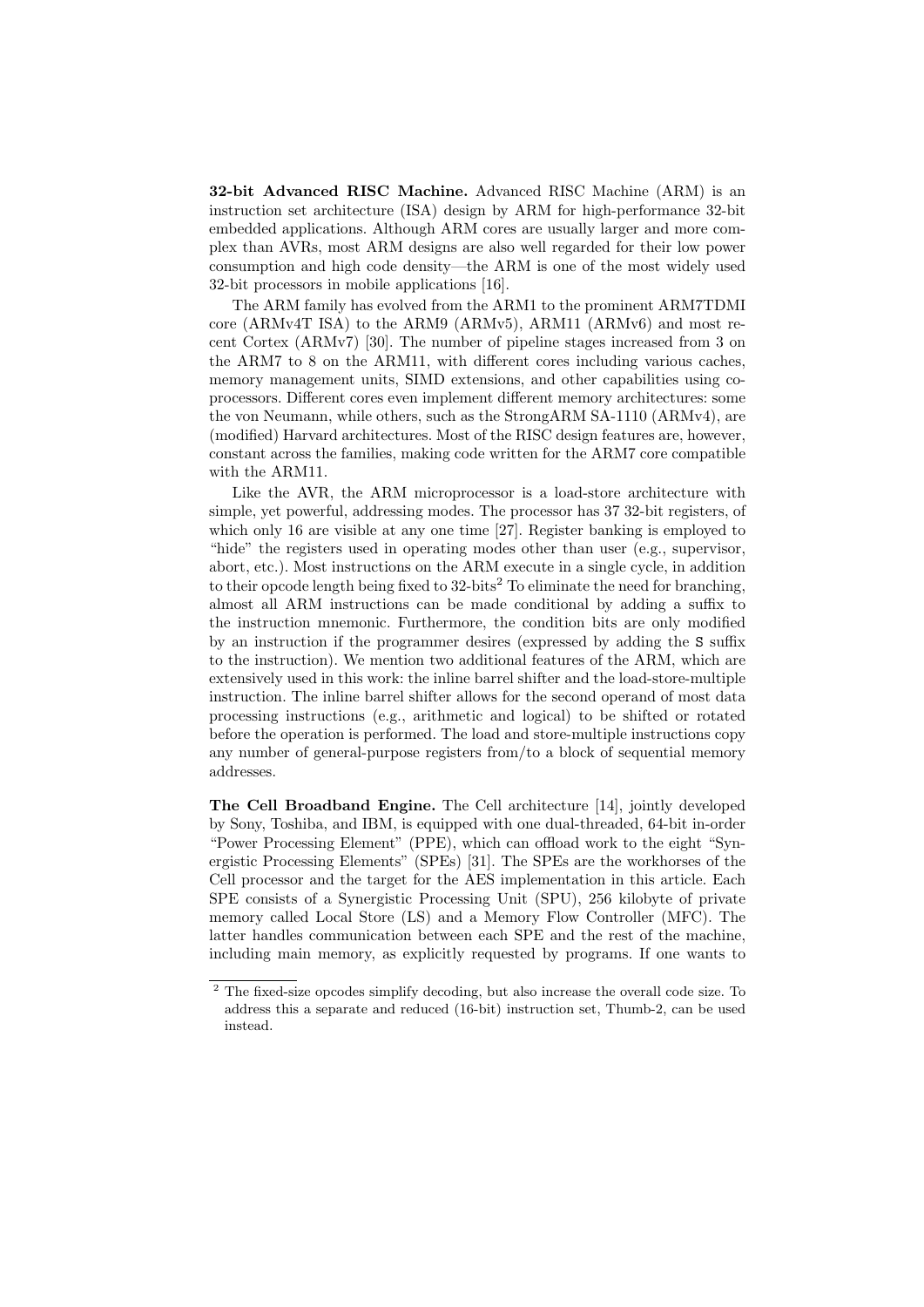avoid the complexity of sending explicit DMA (Direct Memory Access) requests to the MFC, all code and data must fit within the LS.

Most SPU instructions are 128-bit wide SIMD operations performing sixteen 8-bit, eight 16-bit, four 32-bit, or two 64-bit operations in parallel. Each SPU is also equipped with a large register file containing 128 registers of 128 bits each. This provides space for unrolling and software pipelining of loops, hiding the relatively long latencies of the instructions. Unlike the processor in the PPE, the SPUs are asymmetric processors, having two pipelines (denoted by the odd and the even pipeline) which are designed to execute two disjoint sets of instructions. Most of the arithmetic instructions are executed in the even pipeline while most of the load and store instructions are executed in the odd pipeline. In an ideal scenario, two instructions (one even and one odd) can be dispatched per cycle. The SPUs are in-order processors with no hardware branch-prediction. The programmer (or compiler) must instead notify the instruction fetch unit in advance where a (single) branch instruction will jump to. Hence, for most code with infrequent jumps and where the target of each branch can be computed sufficiently early, perfect branch prediction is possible.

One of the first applications of the Cell processor was to serve as the heart of Sony's PlayStation 3 (PS3) game console. The Cell contains eight SPEs, but in the PS3 one is disabled, allowing improved yield in the manufacturing process as any chip with a single faulty SPE can still be used. One of the remaining SPEs is reserved by Sony's hypervisor, a software layer providing a virtual machine environment for running an external operating system. Hence, we have access to six SPEs when running GNU/Linux on (the virtual machine on) the PS3. Fortunately, the virtualization does not slow down programs running on the SPUs, as they are naturally isolated and protection mechanisms only need to deal with requests sent to the MFC.

Besides its use in the PS3, the Cell has been placed on a PCI-Express card such that it can serve as an arithmetic accelerator. The Cell has also established itself in the high-performance market with the Roadrunner supercomputer, in the top 500 supercomputing list [10]. This supercomputer consists of a revised variant of the Cell, the PowerXCell 8i, which is available in the IBM QS22 blade servers.

Graphics Processing Units Using the Compute Unified Device Architecture. Similar to the PS3, Graphic Processing Units (GPUs) have mainly been game- and video-centric devices. Due to the increasing computational requirements of graphics-processing applications, GPUs have become very powerful parallel processors and this, moreover, incited research interest in computing outside the graphics-community. Until recently, however, programming GPUs was limited to graphics libraries such as OpenGL [28] and Direct3D [8], and for many applications, especially those based on integer-arithmetic, the performance improvements over CPUs was minimal, sometimes even degrading. The release of NVIDIA's G80 series and ATI's HD2000 series GPUs (which implemented the unified shader architecture), along with the companies' release of higherlevel language support with Compute Unified Device Architecture (CUDA),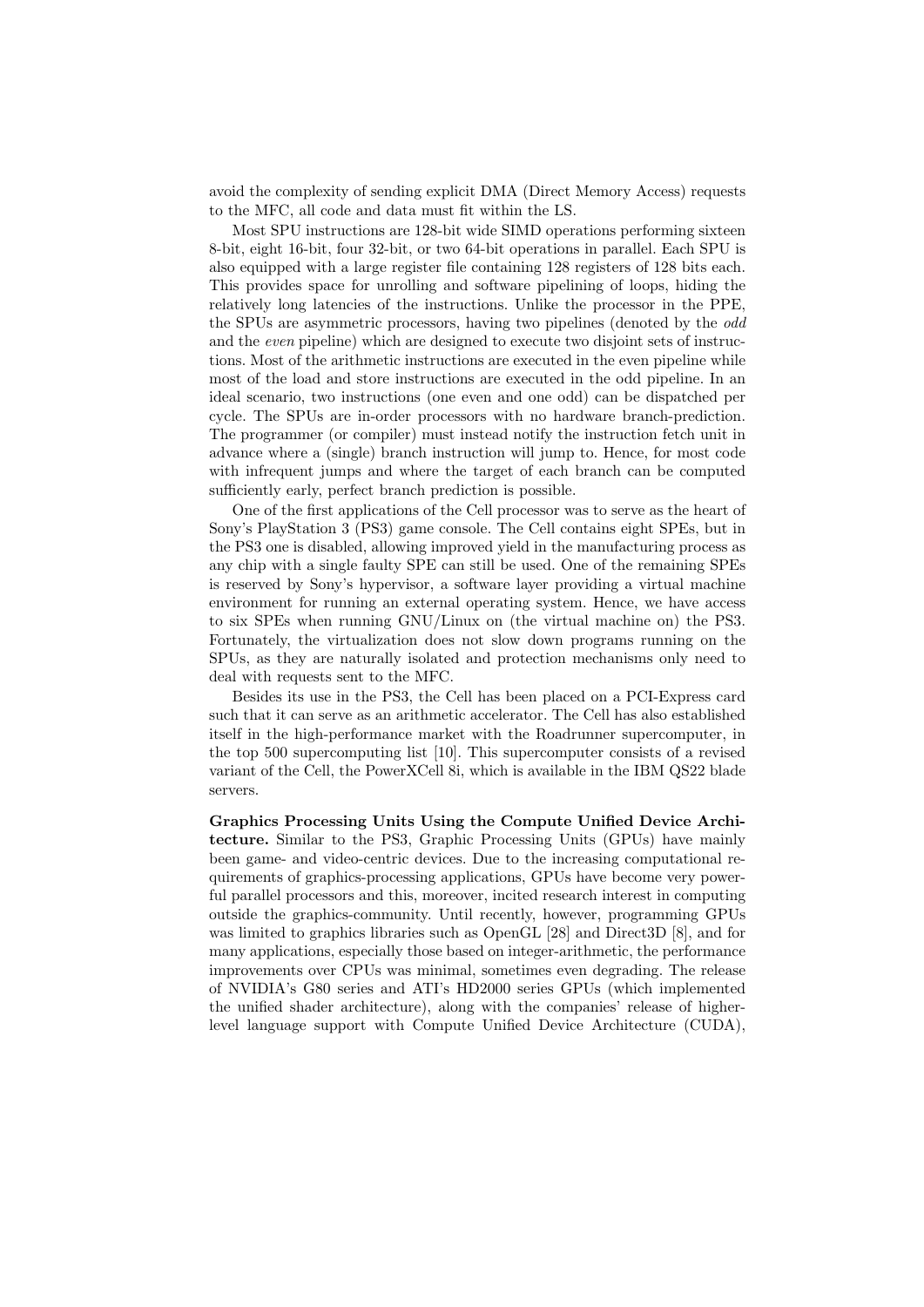Close to Metal (CTM) [24] and the more recent Open Computing Language (OpenCL) [18], however, facilitate the development of massively-parallel general purpose applications for GPUs [21,1]. These general purpose GPUs have become a common target for numerically-intensive applications given their ease of programming (relative to previous generation GPUs), and ability to outperform CPUs in data-parallel applications, commonly by orders of magnitude. In this paper we focus on NVIDIA's GPU architecture with CUDA, programming ATI GPUs using the Stream SDK (successor of CTM) is part of our ongoing work.

In addition to the common floating point processing capabilities of previousgeneration GPUs, starting with the G80 series, NVIDIA's GPU architecture added support for integer arithmetic, including 32-bit addition/subtraction and bitwise operations, scatter/gather memory access and different memory spaces [20,21]. Each GPU contains between 10 and 30 streaming multiprocessors (SMs) each equipped with: eight scalar processor (SP) cores, fast 16-way banked onchip shared memory (16KB/SM), a multithreaded instruction unit, large register file (8192 for G80-based GPUs, 16384 for the newer GT200 series), read-only caches for constant (8KB/SM) and texture memories (varying between 6 and 8 KB/SM), and two special function units (for transcendentals). We refer to [21] for further details.

CUDA is an extension of the C language that employs the new massively parallel programming model, single-instruction multiple-thread. SIMT differs from SIMD in that the underlying vector size is hidden and the programmer is restricted to writing scalar code that is parallel at the thread-level. The programmer defines kernel functions, which are compiled for and executed on the SPs of each SM, in parallel: each light-weight thread executes the same code, operating on different data. A number of threads (less than 512) are grouped into a thread block which is scheduled on a single SM, the threads of which timeshare the SPs. This additional hierarchy provides for threads within the same block to communicate using the on-chip shared memory and synchronize their execution using barriers. Moreover, multiple thread blocks can be executed simultaneously on the GPU as part of a *grid*; a maximum of eight thread blocks can be scheduled per SM and in order to hide instruction and memory (among other) latencies, it is important that at least two blocks be scheduled on each SM.

#### 4 Porting the AES

When porting the AES to our target platforms different implementation decisions have to be made. These decisions are influenced by the features and restrictions of the instruction sets, and the available memory on the target platforms.

We started by optimizing the AES for 8-bit AVR microcontroller architecture. This 8-bit version of the AES is used as a framework to create a byte-sliced implementation on the SIMD-architecture of the SPE. Hence, 16 instances of the AES are processed in parallel per SPE using 16-way SIMD arithmetic on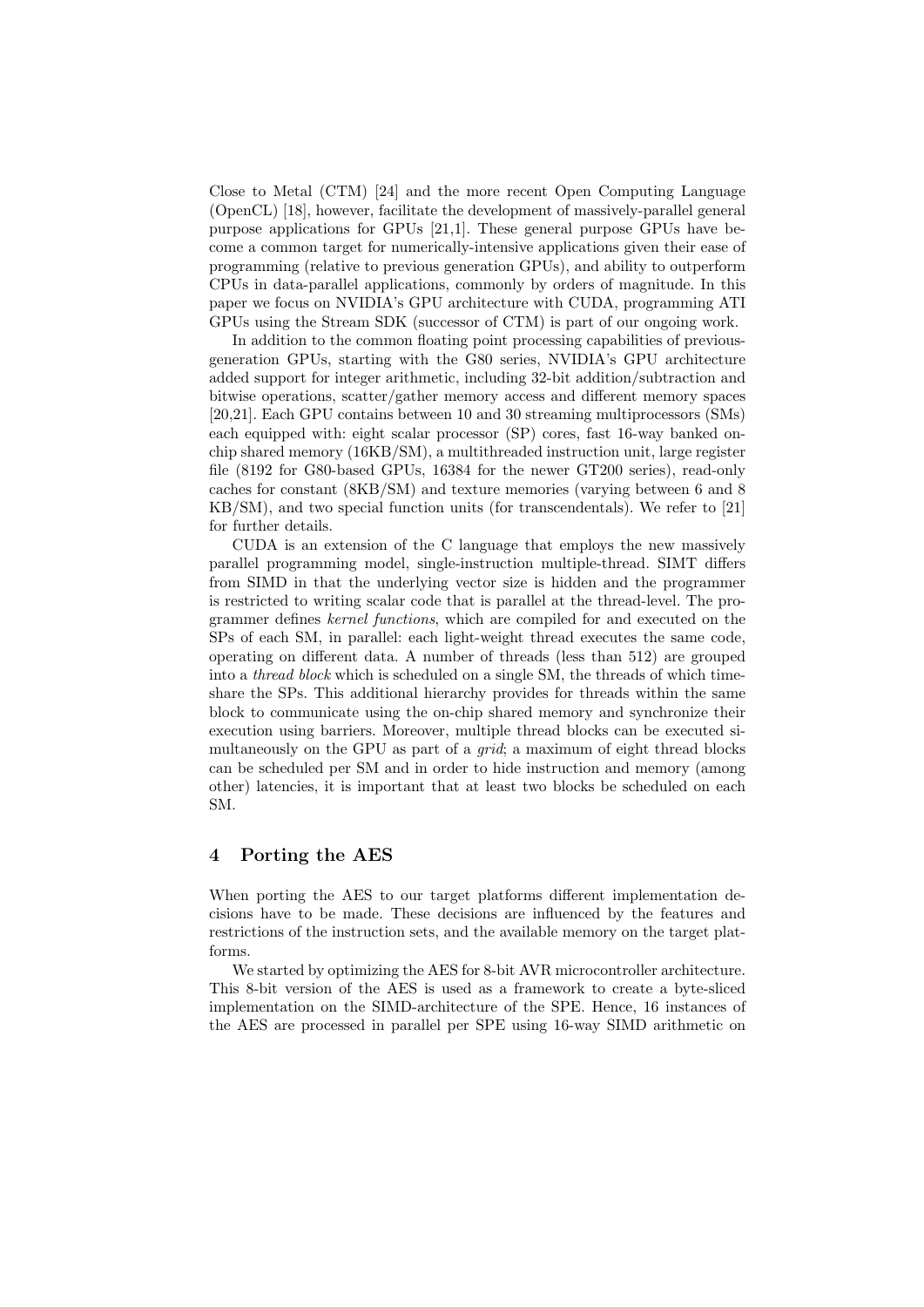the 128-bit registers. Unlike the Cell and AVR, the ARM and GPU architectures do not directly benefit from the byte-sliced framework and, instead, the T-table approach is used, see Section 2.

In order to illustrate some of the techniques used we often use the functionality of xtime as an example. The multiplication of a variable  $b \in \mathbb{F}_{2^8}$ , using its polynomial representation, by the constant value 0x02 (which corresponds to the polynomial  $x$ ) is denoted by xtime. The functionality of xtime can be implemented by a shift and a conditional  $\mathbf{x}$ or with the constant 0x1B, depending on whether the most-significant bit of  $b$  is set.

8-bit Advanced Virtual RISC Microcontroller. Our implementations of the AES on 8-bit AVR microcontrollers use the conventional lookup-based approach. The lookup tables used are the forward and inverse S-boxes, each 256 bytes; to keep the memory requirements of the implementation low, no other tables are used. Lookups are performed by putting the index value in the lower half of a pointer register; when the table is in flash memory, this needs to be in the Z pointer register. In order to allow for this simple way of calculating a lookup address, the tables must be 256-byte aligned, and in our implementation, the S-box pointer is always in the Z register. This allows the placement of the S-box in flash or SRAM memory to be selected at compile time, without any additional code modifications. Load instructions require 2 cycles when loading from SRAM and 3 cycles when loading from flash memory, so the former provides higher performance in cases where SRAM is available.

The functionality of xtime is implemented as a left shift followed by a conditional branch (depending on the shifted-out bit) which skips the xor (with 0x1B) if the most significant bit is 0. On the AVR, a branch costs 2 cycles if taken and 1 cycle if not. In the latter case, the xor operation is performed, taking an additional cycle. Hence, the total number of required cycles (including the left shift) is independent of the branch and is always 3 cycles.

The MixColumns step is implemented without the use of lookup tables as a series of register copies, xors and xtime operations, taking a total of 26 cycles. The InvMixColumns step is implemented similarly, but is more complicated and takes a total of 42 cycles.

On the AVR, conditional branches are limited to jumping 63 instructions back or 64 instructions forward. Hence, in our implementation, the branching to the code for the last round cannot be accomplished in a single step. However, since this branch is close to the beginning of the encryption loop we, instead, branch to an unconditional rjmp (relative jump) instruction just before the encryption loop. The relative jump instruction is able to jump 2047 instructions backward or 2048 instructions forward, and using this trampoline technique we efficiently reach the code for the last round.

We use our own internal, assembly only, calling convention for the interface between mode-of-operation code and the AES encryption core. However, the mode-of-operation code fully supports the C-programming language calling convention.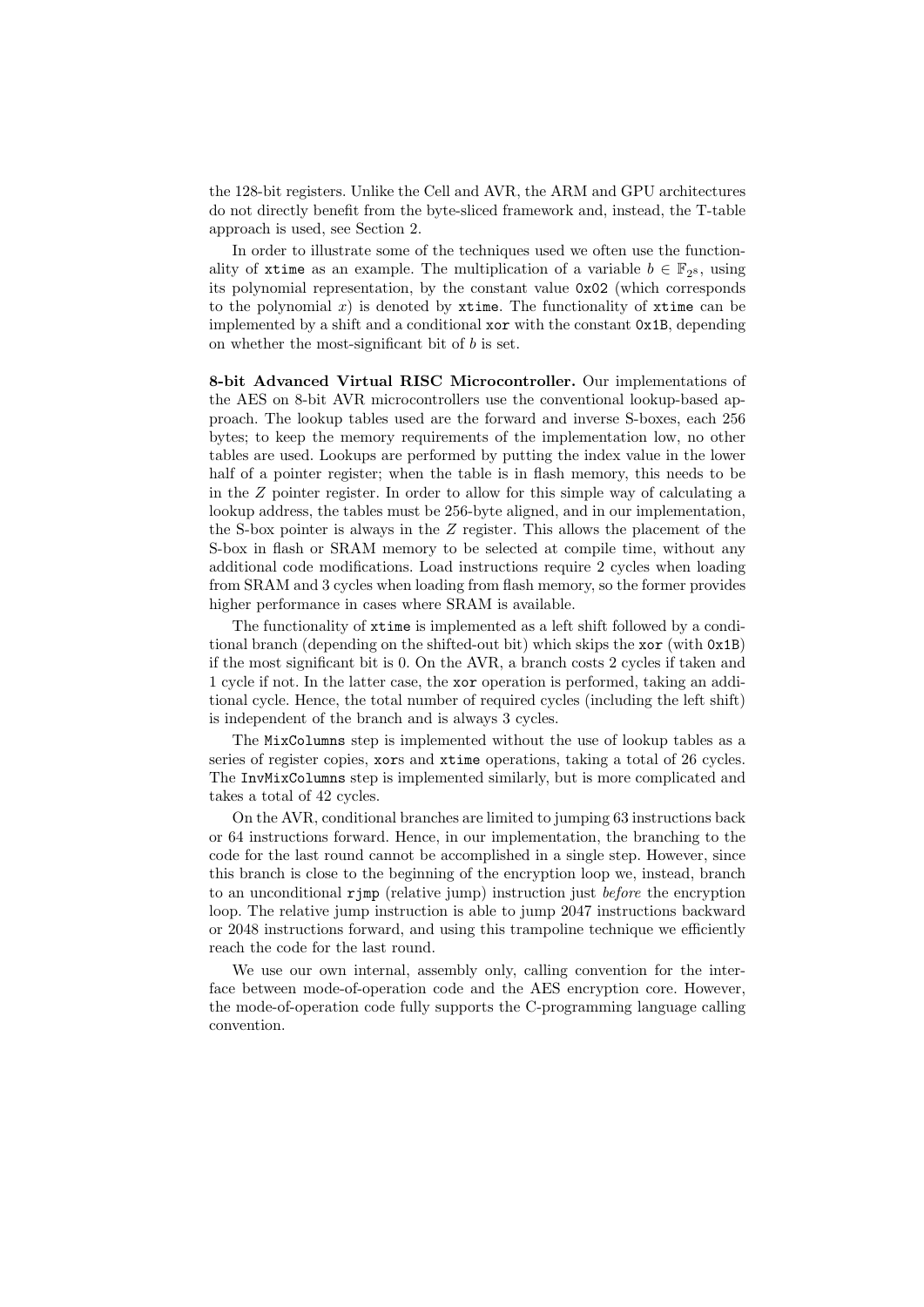32-bit Advanced RISC Machine. For the ARM microprocessor we only implemented the AES-128 encryption. As the ARM has considerably more resources than the AVR, the main design goal is to optimize the implementation for speed; we do not take any code-size or memory restrictions into account when designing the code for this platform. Furthermore, we do not restrict ourselves to any specific ARM processor—the code is portable among the ARM family of processors.

The 32-bit based AES-128 encryption implementation for the ARM uses the T-table approach, see Section 2, storing only one of the four tables. This saves the required storage size for the T-table at no additional performance cost by taking advantage of the inline barrel shifter. Other features of the ARM are considered as building blocks of the AES implementation, including conditional execution of instructions and ability to perform multiple load or store operations using a single instruction. The code has been designed to work without slowdown for processors with up to 3 cycles load-to-use latency and with a minor slowdown when 4 cycles are required before a loaded value can be used. In practice, these latencies are often lower; for example, the ARM SA-1110 we used for benchmarking has a 2 cycle latency for cache hits.

In addition, all the steps in the round function and all the rounds have been completely unrolled to maximize speed. We would like to emphasize that an iterated version would have a much smaller code size and still be nearly as fast as the implementation described. Furthermore, although the encryption code is unrolled, the key expansion is not. The key-expansion is implemented such that a single byte from each 4-byte T-table element is used when an S-box entry is required. This is possible since each 4-byte entry of the T-tables is composed of four S-box multiples (e.g.,  $T_0[a] = (0 \times 02 \cdot S \cdot b \cdot \text{ox}[a], S \cdot b \cdot \text{ox}[a], S \cdot b \cdot \text{ox}[a], 0 \times 03$  $S-box[a]$ ).

Synergistic Processing Elements. The 16-way SIMD capabilities of the SPE, working on 16 bytes simultaneously, are used to create a byte-sliced implementation of the AES. In an optimistic scenario one may expect to achieve roughly a 16-fold speedup compared to machines with a word-size of one byte and a comparable instruction set. For many of the operations required by the AES, e.g., bitwise operations, this speedup holds on the Cell. Unlike most other modern architectures, on the SPE all distinct binary operations  $f: \{0,1\}^2 \to \{0,1\}$ are available. Other instructions of particular interest for the implementation of the AES are the shuffle and select instructions. The shuffle instruction can pick any 16 bytes of a 32-byte (two 128-bit registers) input or select one of the constants  $\{0x00, 0xFF, 0x80\}$  and place them in any of the 16 byte positions of the 128-bit output register. We note that this allows 16 lookups in a 32 entry one-byte table using a single instruction. The select instruction acts as a 2-way multiplexer: depending on the input pattern the corresponding bit from either the first or the second input quadword is selected as output.

Some operations which are necessary to implement the AES are not, however, so trivial to perform in a SIMD fashion. A prime example is the S-box lookup. Typically this can be done in a few instructions, depending on the index, by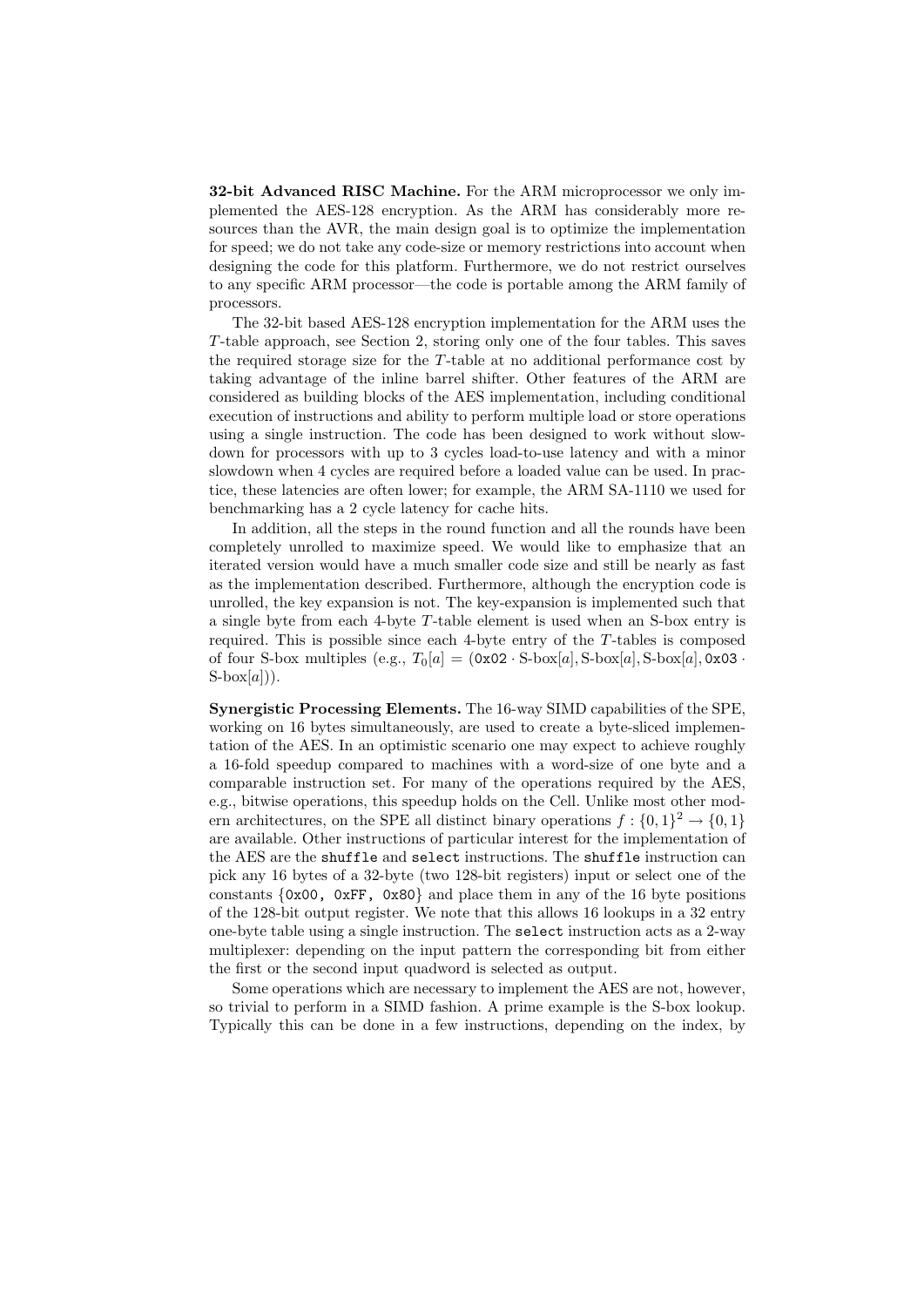

Fig. 1. Two different program flows, with cycle latencies, of an 16-way SIMD implementation of xtime on the Cell. Even and odd instructions are denoted by italic and bold text respectively. The unbalanced implementation requires 4 even and 1 odd instruction and has a latency of 8 cycles. The balanced implementation requires 3 even and 4 odd instructions and has a latency of 20 cycles.

calculating the address to load from and loading the S-box value from this address. Neither the Cell nor any other current mainstream architecture supports parallel lookups, so this approach would need to be performed sequentially. In [22], Osvik describes a technique on how to do this efficiently on the SPE architecture. The idea is to use the five least significant bits, of each of the 16 bytes in parallel, as input to eight different table lookups – one for each possible value of the three most significant bits. Then, one-by-one, extract the three remaining bits. Depending on the values of each of these bits, one or the other half of the lookup results are selected. After all three bits have been processed, the correct S-box output has been fetched, 16 times in parallel.

Simply implementing the AES on the Cell architecture in this way results in an imbalanced number of even and odd instructions, since the majority of the instructions are even (mainly due to all the required xors). Rebalancing the instructions requires an unconventional way of thinking: increasing the number of instructions and the latency of a given part of the encryption might result in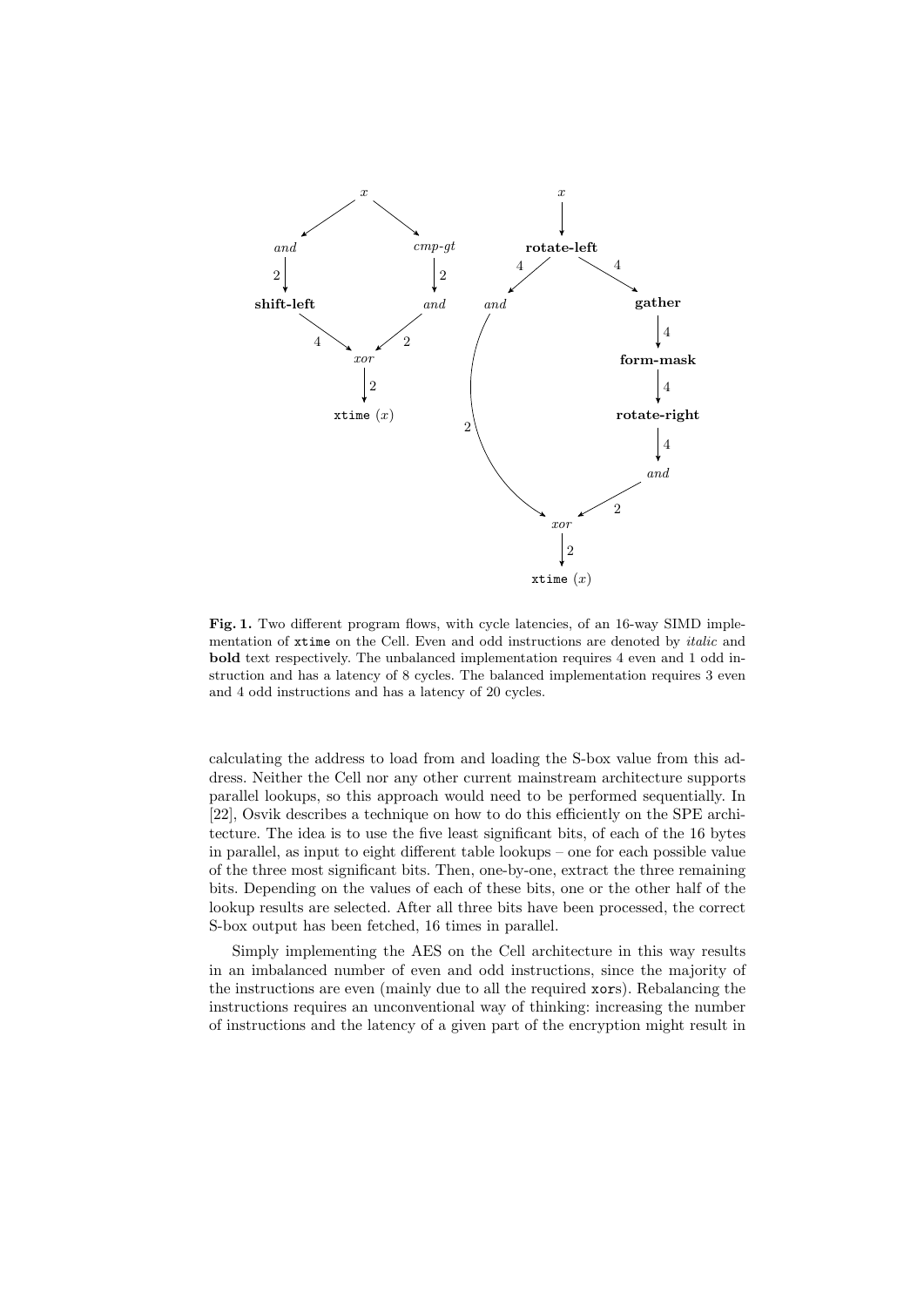faster overall code if we are able to "hide" these extra instructions in the odd pipeline.

Consider the implementation of xtime as an example. Recall that the functionality of xtime can be implemented by a shift and a conditional xor. However, when performing SIMD arithmetic (where the same steps need to be performed for all concurrent streams), conditional statements are to be avoided. We present an approach (which can be applied in 16-SIMD) that eliminates the conditional instruction by creating masks using the compare-greater-than  $(\text{cmp-gt})$  instruction. This instruction compares the 16 8-bit values of two vectors simultaneously and returns either all ones or all zeros in every corresponding output byte, depending whether the value is greater or not. The constant value is selected depending on this select-mask using a single and instruction. As there is no 16-SIMD shift instruction on the Cell, this operation is mimicked by using an and, to clear the most-significant bit of the 16 entries, and performing a global 128-bit left shift. The resulting xor of these two values is the output of xtime. We note that this approach requires four even and one odd instruction, with a total latency of eight cycles.

An alternative implementation approach to xtime is by first rotating the entire 128-bit vector one bit to the left, making the most-significant bit of byte number i the least-significant bit of byte number  $i - 1$  mod 16. In a separate register this bit is then cleared using an and instruction which is then used for the final xor. Just as in the previous approach a select-mask is created, however, in this case we are using the least-significant bit of the 16 elements of the rotated value. This is achieved by first gathering these least-significant bits, using the gather instruction, and forming the mask with the help of the form-select-bytemask instruction maskb (both odd instructions). Next, these masks are rotated one byte to the right such that the index of the mask corresponds to the index of the original value of the least-significant bit of the rotated value. Following this, the masks are in the correct position and are used to select the constant value. Finally, this masked constant is used to create (using an xor) the output of xtime.

Figure 1 shows the program flow of both discussed methods; we denote the first as the *unbalanced* and the second as the *balanced* approach. The figure also highlights their respective latencies. Despite the longer latency of the balanced approach (20 versus 8 cycles) it requires one fewer even instructions in comparison to the unbalanced approach. Moreover, the three extra odd instruction can, in most instances of xtime in the AES encryption, be dispatched for "free" in pairs with surrounding even instructions.

In order to make an overall well-balanced (in terms of odd and even instruction count) implementation for the SPE on the Cell, similar techniques are applied when implementing a more balanced variant of the S-box fetching algorithm.

Graphics Processing Units. As the instruction set of the GPU is substantially less rich than that of the Cell and ARM, when optimizing an implementation using CUDA, it is essential to be able to execute many threads concurrently and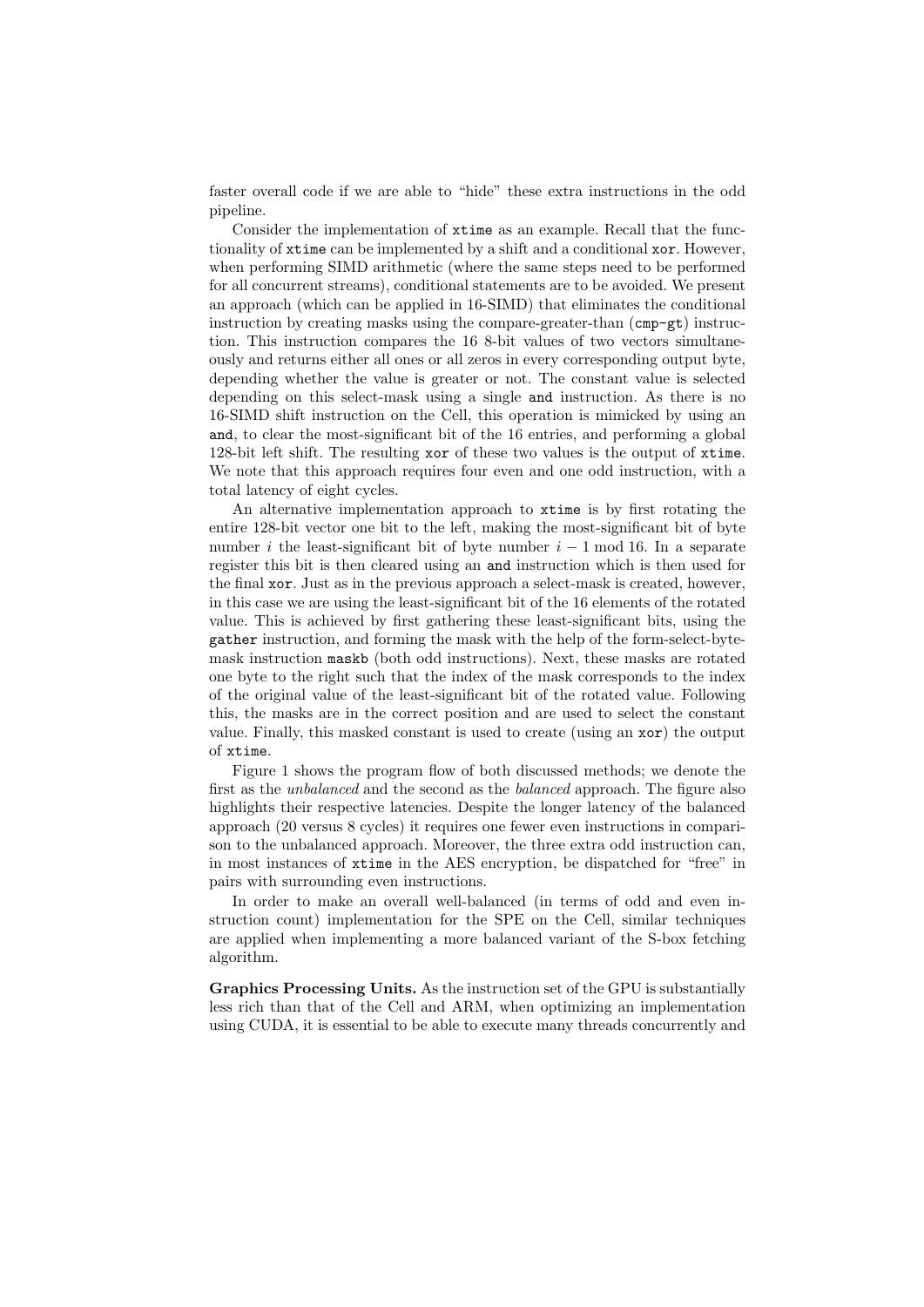thereby maximally utilize the device. Hence, our GPU implementation processes thousands of streams. Additionally, we also consider implementations with onthe-fly key scheduling, key-expansion in texture memory, key-expansion in shared memory, and variants of the former two with storage of the T-tables in shared memory. To maximize the throughput between the device and host, our GT200 implementations use page-locked host memory with concurrent memory copies and kernel execution. Since kernel execution and copies between page-locked host memory and device memory are concurrent, the latency of the memory copies is hidden (except for first and last kernel). The older G80 series GPUs do not, however, support concurrent memory transfers and kernel execution.

Our first three, and simplest, variants are similar to the implementation of [17] in placing the T-tables in constant memory. Because the constant memory cache size is 8KB, the full tables can be cached with no concern for having cache misses. Although this approach has the advantage of simplicity, unless all the threads of a half-warp (16 threads executing concurrently) access the same memory location (broadcast), the accesses must be serialized and thus the gain in parallelism is severely degraded. Hence, to lower the memory access penalties, in implementing the transformation according to  $(1)$ , we only used as single T table (specifically:  $T_2$ )—unlike the ARM, which allows for inline rotates, the rotates on the GPU were implemented with two shifts and an or. Moreover, we improve on [17] by including on-the-fly key scheduling and key-expansion in texture and shared memory. The AES implementation of [17] assumes the availability of the expanded key in global memory, which is of practical interest only for single-stream cryptographic applications; for multi-stream cryptographic and cryptanalytic applications, however, key scheduling is critical as deriving many keys on the CPU is inefficient.

Our on-the-fly key scheduling variants are ideal for key search applications and multi-stream applications with many thousand streams since each thread independently encrypts/decrypts multiple (different) blocks with a separate key. Since our implementation processes multiple blocks, for the on-the-fly key generation we buffer the first round key in shared memory, from which the remaining round keys are derived. Adopting the method of [9], during each round four Sbox lookups and five xors are needed to derive the new round key. Additional caching (e.g., the last round) can further improve the performance of the implementation.

For many applications having on the order of a few hundred to a few thousand streams is sufficient and thus further speedup can be achieved by doing the key expansion in texture or shared memory. Texture memory, unlike constant memory, allows for multiple non-broadcast accesses and, like constant memory, has the advantage that it can be written once and retain the contents (expanded keys) across multiple kernel launches. Similarly, when accessing shared memory it is important to understand that although a single instruction is issued per warp, the warp execution is split into two half-warps and if no threads of a halfwarp access the same shared memory location, i.e., there are no bank conflicts, 16 different reads/writes can be completed in two cycles (per SM). As with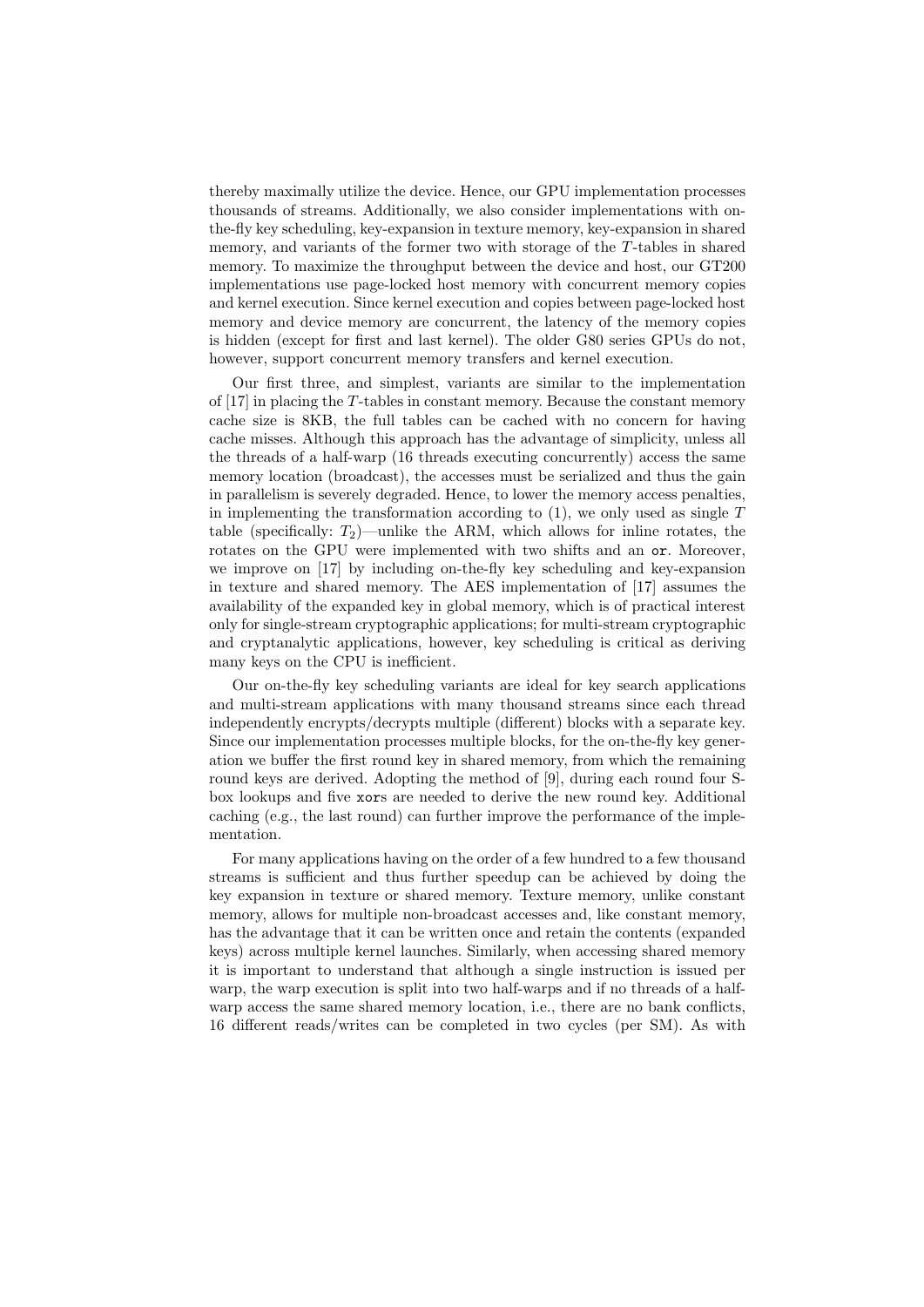using texture memory, this can further increase the throughput of the AES when encrypting/decrypting multiple blocks. Although shared memory bank conflicts on the GT200 series result in only serializing the conflicting accesses, as opposed to the G80s serialization of all the threads in the half warp, we carefully implemented the shared memory access to avoid any bank conflicts.

For the key expansion into texture and shared memory we create 16 streamgroups per block, each group consisting of multiple threads that share a common expanded key. The key expansion for the texture memory variant is performed using a separate kernel and all subsequent kernel executions reuse the expanded key. The shared memory variant, however, performs the key expansion at the start of every kernel. Furthermore, the number of stream-groups per block was chosen between 8 and 24 (most commonly 16) to allow for a higher number of blocks to be scheduled concurrently and thus hide block-dependent latencies. We emphasize that for all variants (including on-the-fly), in addition to launching multiple grids, each kernel processes multiple blocks. Of course, for the key expansion into texture and shared memory no additional speedup is attained unless multiple blocks are processed.

As previously mentioned, the throughput of constant memory for random access is quite low when compared to shared and texture memory and so we further optimize the AES by placing the T-tables in shared memory. To avoid bank conflicts one  $T_i$  (of size 1KB) must be stored in each bank; this of course, is not directly possible because kernel arguments are also usually placed in shared memory, and furthermore if most of the table (save a few entries), as in [13], is placed in shared memory, the maximum number of blocks assigned to that SM would be limited to one. Thus, the overall gain would not be very high. The authors in [13] also propose a quad-table approach in shared memory, though they do not specify whether the design contains bank conflicts. Our shared memory version is a "lazy" approach in simply laying out the tables in-order. Because we are targeting the newer generation GPUs, a bank conflict is resolved by serializing only the colliding accesses; thus, although bank conflicts are expected (simulations show that roughly 35% of the memory accesses are serialized, so 6 of the 16), on average, the gain in using shared memory is much higher than constant memory. For these variants we store all four  $T$  tables, as the measured performance over using a single  $T$  table was higher.

We recall that the key scheduling for decryption consists of running the encryption key scheduling algorithm and then applying InvMixColumns to all, except the first and last round keys. It is clear that on-the-fly key generation for decryption is considerably more complex than for encryption; the key expansion for all other variants is a direct application of this method. For on-the-fly decryption we buffer the first round key, and (after running the encryption key scheduler) the InvMixColumns of the final key. We derive all successive keys from the second to last round key using six xors, a MixColumns transformation (of part of the key), and a transformation combing InvMixColumns and InvSubBytes per round. These complex transformations also take advantage of the T-tables, with the additional need for an S-box[S-box[·]] table to further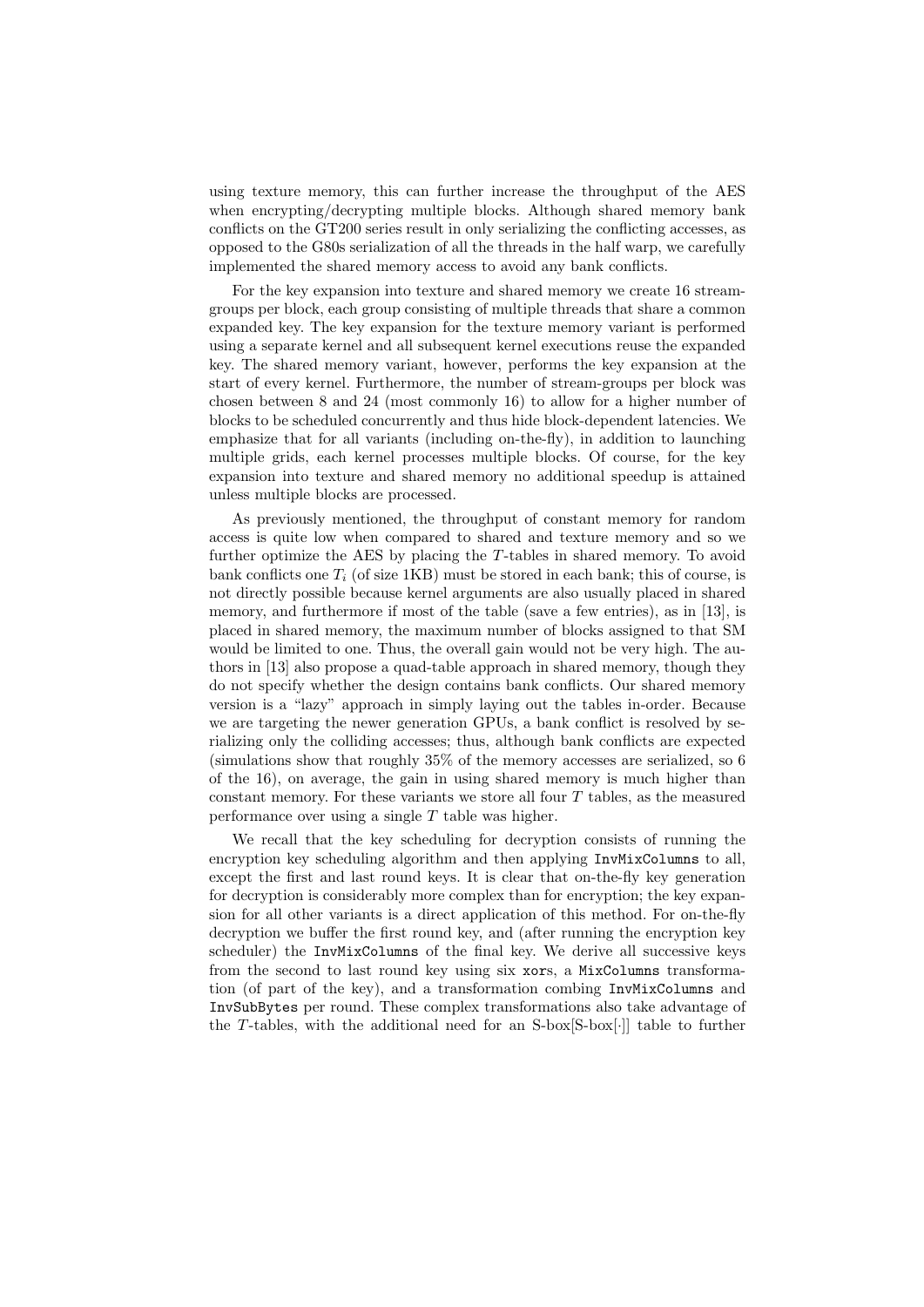| Reference                              | Key<br>scheduling        | (cycles)       | Encryption Decryption Code size<br>(cycles) | (bytes)        | <b>Notes</b>                           |  |  |  |  |
|----------------------------------------|--------------------------|----------------|---------------------------------------------|----------------|----------------------------------------|--|--|--|--|
| 8-bit AVR microcontroller              |                          |                |                                             |                |                                        |  |  |  |  |
| $[32]$ Fast<br>[32] Compact            | on-the-fly<br>on-the-fly | 1,259<br>1,442 | 1,259<br>1,443                              | 1,708<br>840   | Hardware ext.<br>$cost: 1.1$ kGates    |  |  |  |  |
| [26]                                   | precompute               | 3,766          | 4,558                                       | 3,410          |                                        |  |  |  |  |
| $ 25 $ Fast<br>[25] Furious            | precompute<br>precompute | 2,474<br>2,739 | 3,411<br>3,579                              | 3,098<br>1,570 | Key setup:<br>Enc 756 cycles           |  |  |  |  |
| [25] Fantastic                         | precompute               | 4,059          | 4,675                                       | 1,482          | Dec $4,977$ cycles                     |  |  |  |  |
| [23]<br> 23                            | precompute<br>precompute | 2,555<br>2,555 | 6,764<br>3,193                              | 2,070<br>2,580 | Key setup:<br>$2,039$ cycles           |  |  |  |  |
| New - Low RAM precompute<br>New - Fast | precompute               | 2,153<br>1,993 | 2,901<br>2,901                              | 1,912<br>1,912 | Key setup:<br>789 cycles<br>747 cycles |  |  |  |  |
| 32-bit ARM microprocessor              |                          |                |                                             |                |                                        |  |  |  |  |
| 2 Atasu et. al<br>New                  | precompute<br>precompute | 639<br>544     | 638                                         | 5,966<br>3,292 |                                        |  |  |  |  |

Table 1. AES-128 implementation results on an 8-bit AVR microcontroller and a 32-bit ARM microprocessor.

lower the memory pressure. We note that this efficient on-the-fly key scheduling for decryption is not GPU specific and can be further applied to any other T-table based implementations.

# 5 Results

Table 1 shows AES-128 performance and code size (including lookup tables) for our implementations on 8-bit AVR microcontroller and 32-bit ARM microprocessor. Depending on the AVR model used, the availability of RAM and flash memory varies. We created two variants: a fast and a compact version. The compact version only stores the key (176 bytes) in RAM—no additional tables; this version is designed for AVR implementations with low RAM requirements. The faster version trades RAM usage for speed by placing the 256 byte S-box in RAM. Our timing results are obtained by running our compact version on the AT90USB162 (16 MHz, 512 byte RAM and 16 kilobyte flash) and the fast version on the larger AT90USB646 (16 MHz, 4 kilobyte RAM and 64 kilobyte flash). Although a direct comparison is not possible, for completeness we also include estimates of an AVR implementation using hardware extensions [32] in Table 1. Figure 2 graphically shows the code size versus the required cycles for decryption and encryption of different AVR implementations of AES-128. Our AVR encryption and decryption routines are 1.24 and 1.10 times faster compared to the previous fastest results. In both cases we also achieve a smaller code size.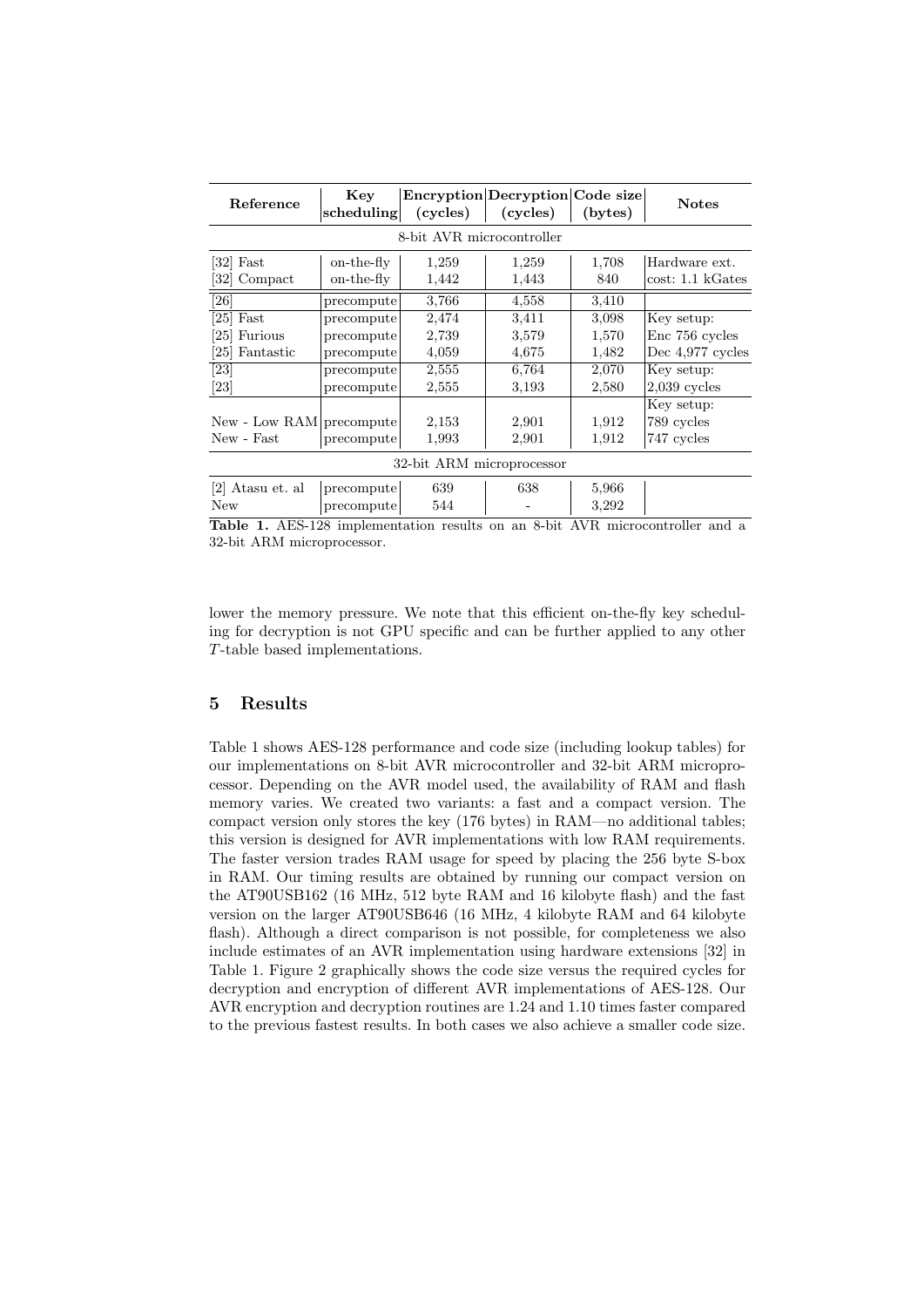

Fig. 2. Code size versus cycle count for decryption and encryption of different AES-128 AVR implementations.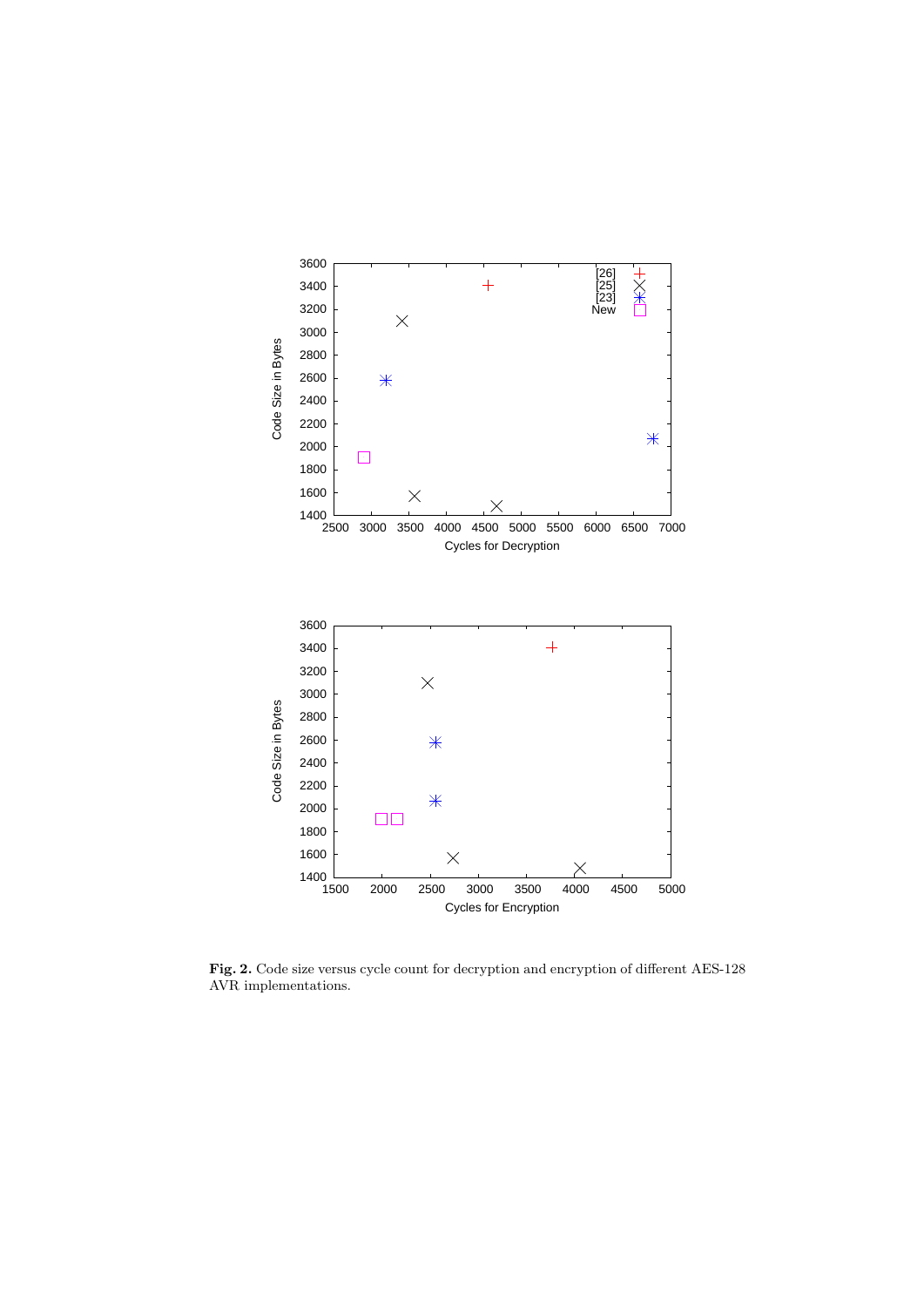| Reference            | Algorithm | Architecture             | $\mathrm{Cycles}/\mathrm{Gb/sec}$<br>byte |      |
|----------------------|-----------|--------------------------|-------------------------------------------|------|
| [17], 2007           | Enc(P)    | NVIDIA 8800 GTX, 1.35GHz | 1.30                                      | 8.3  |
| [33], 2007           | Enc(F)    | ATI HD 2900 XT, 750MHz   | 1.71                                      | 3.5  |
| [13], 2008           | Enc(P)    | NVIDIA 8800 GTX, 1.35GHz | 0.70                                      | 15.4 |
| This article, T-smem | Enc(P)    |                          | 0.52                                      | 23.3 |
| This article, T-smem | Enc(F)    |                          | 0.84                                      | 12.9 |
| This article, T-smem | Enc(T)    | NVIDIA 8800 GTX, 1.35GHz | 0.64                                      | 16.8 |
| This article, T-smem | Dec(F)    |                          | 1.23                                      | 8.8  |
| This article, T-smem | Dec(T)    |                          | 0.65                                      | 16.6 |
| This article         | Enc(F)    |                          | 1.13                                      | 8.8  |
| This article         | Enc(T)    |                          | 0.91                                      | 10.9 |
| This article         | Enc(S)    |                          | 0.92                                      | 10.8 |
| This article, T-smem | Enc(F)    |                          | 0.42                                      | 23.8 |
| This article, T-smem | Enc(T)    | NVIDIA GTX 295, 1.24GHz  | 0.32                                      | 30.9 |
| This article         | Dec(F)    |                          | 2.46                                      | 4.0  |
| This article         | Dec(T)    |                          | 1.37                                      | 7.2  |
| This article         | Dec(S)    |                          | 1.38                                      | 7.1  |
| This article, T-smem | Dec(F)    |                          | 0.66                                      | 15.1 |
| This article, T-smem | Dec(T)    |                          | 0.32                                      | 30.8 |
| [29], 2005           | Enc(P)    |                          | 12.4                                      | 2.1  |
| [29], 2005           | Dec(P)    | SPE, 3.2GHz              | 17.1                                      | 1.5  |
| This article         | Enc(P)    | SPE, 3.2GHz              | 11.3                                      | 2.3  |
| This article         | Dec(P)    |                          | 13.9                                      | 1.8  |

Table 2. Different AES-128 performance results obtained when running on a single SPE of a PS3 and various GPU architectures.  $(P) = \text{key scheduling is pre-computed},$  $(F)$  = key scheduling is on-the-fly,  $(T)$  = key expansion in texture memory,  $(S)$  = key expansion in shared memory

For comparison, let us briefly analyze the previous fastest AVR AES implementation: the fast variant from [25]. This implementation integrates xtime in its S-box lookup tables, resulting in twice the table size for encryption, all elements of the S-box multiplied by 0x01 and 0x02, and five times for decryption, all elements of the inverse S-box multiplied by 0x01, 0x0E, 0x09, 0x0D and 0x0B. Hence seven tables are used, while we use only two. Although more tables may seem like a good way of speeding up the code, it also requires frequent changing of the S-box pointer. Furthermore, computing xtime costs the same as a lookup from flash (3 cycles), but does not require the input value to be copied to a particular register nor change any pointer registers.

To our knowledge, based on a review of the literature, the previous record for the ARM microprocessor is reported in [2] by Atasu, Breveglieri and Macchetti, where performance results are measured on the StrongARM SA-1110. Our implementation is benchmarked on this same ARM processor, the results of which are presented at the bottom of Table 1. The code size for our AES-128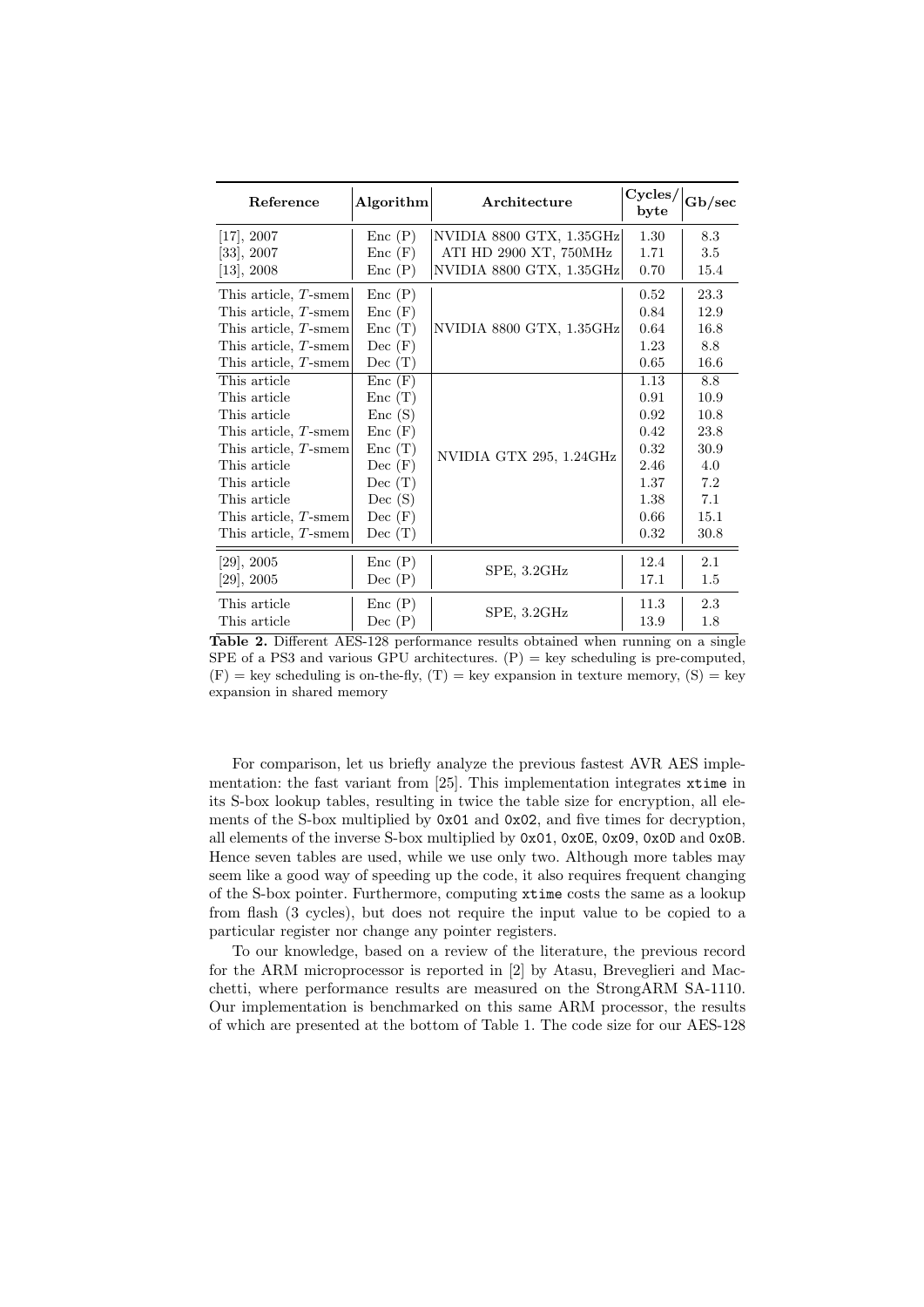implementation, using a T-table of  $1024$  ( $256 \times 4$ ) bytes, is 2156 bytes. The code size for the key-expansion is 112 bytes and is calculated to run in 260 cycles. This could not be accurately measured due to practical limitations: this ARM lacks a timestamp counter. The encryption code is calculated to run in 540 cycles and in practice, when performing repeated encryption of large messages, we measured 544 cycles per encryption using wall-clock time. The code-size of the implementation from [2] includes encryption, decryption and key-scheduling code for the AES working on 128-, 192- and 256-bit key lengths. Our result for encryption is 1.17 times faster compared to their 128-bit variant.

Table 2 gives AES-128 performance results obtained when running on the SPE architecture and various GPUs. We note that although we use sophisticated techniques to implement the AES on the Cell and the GPUs, see Section 4, we did not implement the AES using hand-optimized assembly (except for one GPU variant). Despite the fact that we implement the AES using the C-programming language, we are able to set new performance records for both platforms.

Few benchmarking results of the AES on the SPE architecture are reported in the literature. The only reported performance data we could find are from IBM [29]. This single-stream high-performance implementation is optimized for the SPE-architecture to take full advantage of the SIMD properties. Compared to the IBM implementation our SPE implementation, benchmarked on a PS3, is 1.10 and 1.23 times faster for encryption and decryption, respectively. Our byte-sliced key generation routine runs in 62 clock cycles per stream.

Our AES-SPE implementation uses the pipeline balancing techniques described in Section 4. For the encryption, in the MixColumns step, the xtime implemented with the long latency but fewer even instructions is used to achieve the best performance results. When decrypting, in the InvMixColumns step, xtime is called six times. In this case, calling each variant three times leads to optimal performance.

There have been numerous implementations of the AES on GPUs, we however, only compare against GPUs with support for integer arithmetic. Table 2 compares our GTX 295 and GeForce 8800 GTX implementations with those in [17,33,13]. The GTX 295 results in the table include the memory transfer along with the kernel execution, each stream encrypting 256 random blocks. We further note that although the GTX 295 contains two GPUs (clocked-down version of the GTX 280 GPU), we benchmark on only one of them—performance on both GPUs scales linearly (assuming the memory transfer over PCI-Express is not a limitation).

Since the GT200 series GPUs address many of the limitations of the G80 series GPUs, a direct comparison is not appropriate, nonetheless, we note that our implementations using the shared memory to store the  $T$  tables outperform previous GPU implementations of the AES. To our knowledge the previous record on the 8800 GTX is that presented in [13]. As shown in Table 2, our fastest GTX 295 (single-GPU) implementation is roughly 4.1 times faster than [17], 5.3 times faster than [33] and 2.2 times faster than [13]. Additionally, although our implementations target the GT200 GPU, which in addition to the previously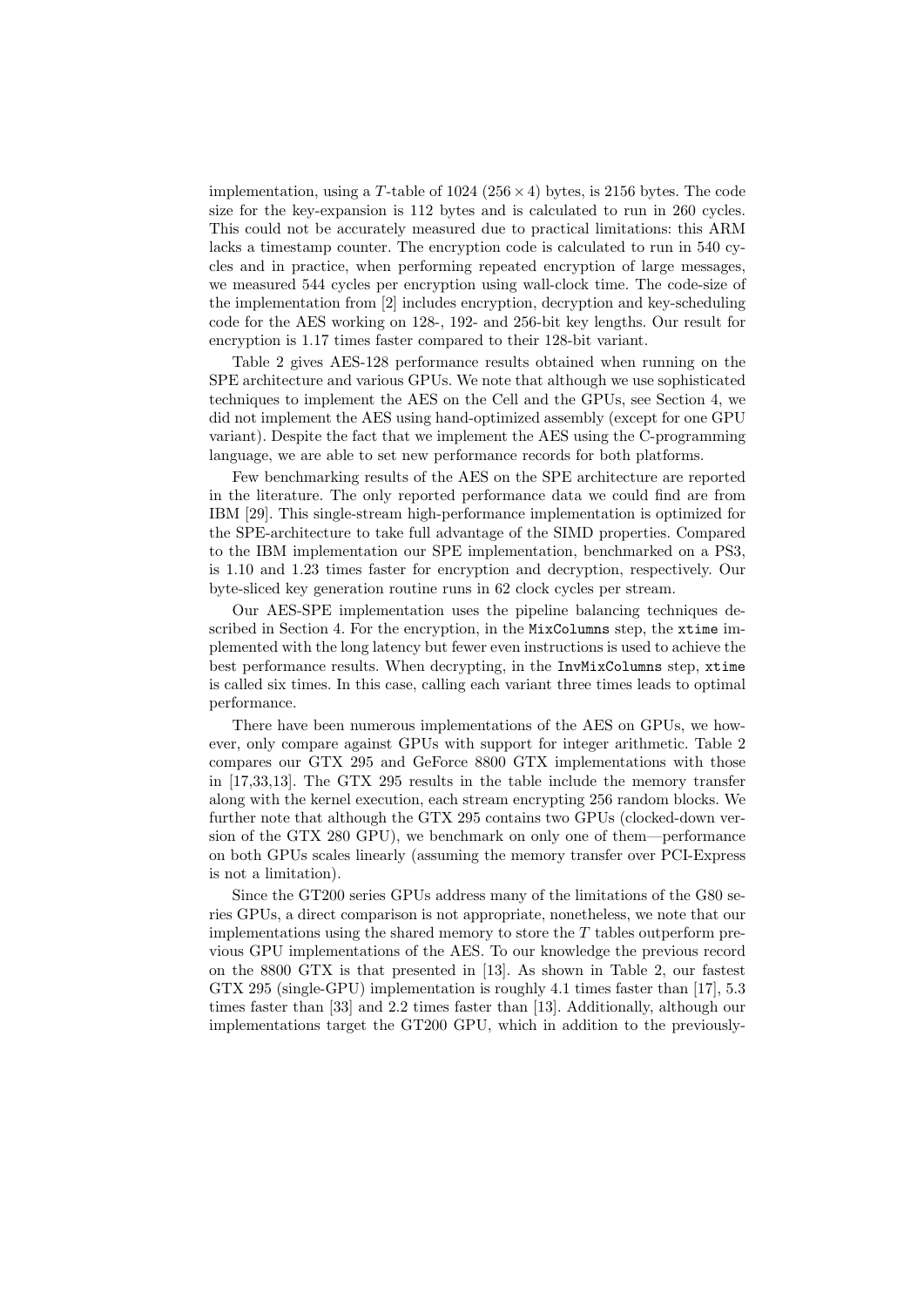mentioned advantages over the G80 have more relaxed memory accesses pattern restrictions and ability for concurrent memory access and kernel execution, for completeness we benchmark our fastest implementations on the 8800 GTX with no modification. We also implemented a comparable parallel thread execution (PTX) assembly design using a pre-expanded key (in constant memory). The PTX implementation includes an additional double-buffering (to register) optimization which allows for the encryption of a block, while (hiding the latency in) reading the subsequent block. The peak throughput of our 8800 GTX implementation, measuring only the kernel run time, is 2.5, 3.3 and 1.3 times faster than [17], [33], and [13], respectively. With memory transfer, our PTX implementation is about 1.2 times faster than that of [13], delivering 8.6 Gb/sec versus 6.9 Gb/sec. Moreover, with respect to [17] and [13], our C implementation results are comparable and also include key scheduling methods. Compared to [13], we do not limit our implementation to CTR, for which additional improvements can be made [4]. Finally, when compared to the AES implementation in [33], our streams encrypt different plaintext messages with different keys; tweaking our implementations for applications of key searching as in [33] would further speed up the AES implementation by at least 35% as only one message block would be copied to the device.

### 6 Conclusion

New software speed records for encryption and decryption when running AES-128 on 8-bit AVR microcontrollers, the synergistic processing elements of the Cell Broadband Engine architecture, 32-bit ARM microprocessor and NVIDIA graphics processing units are presented. To achieve these performance records a byte-sliced implementation is employed for the first two architectures, while the T-table approach is used for the latter two. Each implementation uses platform specific techniques to increase performance; the implementations targeting the Cell and GPU architectures process multiple streams in parallel. Furthermore, this is the first AES implementation for the GPU which implements both encryption and decryption.

#### References

- 1. AMD. ATI CTM Reference Guide. Technical Reference Manual, 2006.
- 2. K. Atasu, L. Breveglieri, and M. Macchetti. Efficient AES implementations for ARM based platforms. In Symposium on Applied Computing 2004, pages 841–845. ACM, 2004.
- 3. Atmel Corporation. 8-bit AVR Microcontroller with 8/16K Bytes of ISP Flash and USB Controller. Technical Reference Manual, 2008.
- 4. D. J. Bernstein and P. Schwabe. New AES software speed records. In INDOCRYPT 2008, volume 5365 of LNCS, pages 322–336, 2008.
- 5. E. Biham. A Fast New DES Implementation in Software. In FSE 1997, volume 1267 of LNCS, pages 260–272, 1997.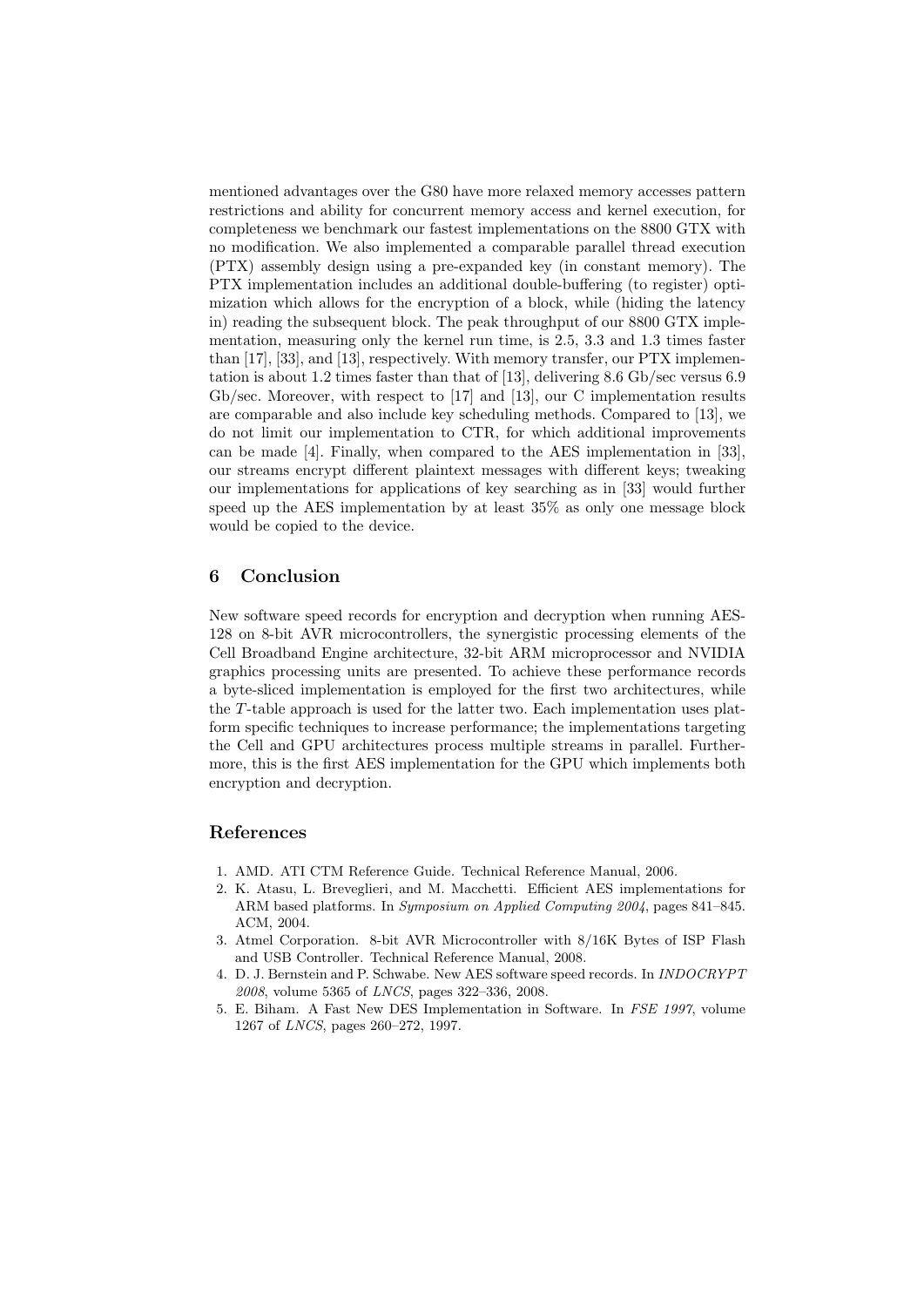- 6. A. Biryukov and D. Khovratovich. Related-key Cryptanalysis of the Full AES-192 and AES-256. Cryptology ePrint Archive, Report 2009/317, 2009. http://eprint.iacr.org/.
- 7. A. Biryukov and D. K. I. Nikolic. Distinguisher and Related-Key Attack on the Full AES-256. In Crypto 2009, volume 5677 of LNCS, pages 231–249, 2009.
- 8. D. Blythe. The Direct3D 10 system. ACM Trans. Graph., 25(3):724–734, 2006.
- 9. J. Daemen and V. Rijmen. The design of Rijndael. Springer-Verlag New York, Inc. Secaucus, NJ, USA, 2002.
- 10. J. Dongarra, H. Meuer, and E. Strohmaier. Top500 Supercomputer Sites. http://www.top500.org/.
- 11. M. Feldhofer, S. Dominikus, and J. Wolkerstorfer. Strong authentication for RFID systems using the AES algorithm. In CHES 2004, volume 3156 of LNCS, pages 85–140, 2004.
- 12. Frost & Sullivan. Asia Pacific's Final Wireless Growth Frontier. http://www.infoworld.com/t/networking/passive-rfid-tag-market-hit-486m-in-2013-102.
- 13. O. Harrison and J. Waldron. Practical Symmetric Key Cryptography on Modern Graphics Hardware. In USENIX Security Symposium, pages 195–210, 2008.
- 14. H. P. Hofstee. Power Efficient Processor Architecture and The Cell Processor. In HPCA 2005, pages 258–262. IEEE Computer Society, 2005.
- 15. E. Käsper and P. Schwabe. Faster and timing-attack resistant AES-GCM. In CHES 2009, volume 5747 of LNCS, pages 1–17, 2009.
- 16. K. Klami, B. Hammond, and M. Spencer. ARM Announces 10 Billionth Mobile Processor, 2009. http://www.arm.com/news/24403.html.
- 17. S. A. Manavski. CUDA Compatible GPU as an Efficient Hardware Accelerator for AES Cryptography. In ICSPC 2007, pages 65–68. IEEE, November 2007.
- 18. A. Munshi. The OpenCL Specification. Khronos OpenCL Working Group, 2009.
- 19. National Institute of Standards and Technology (NIST). FIPS-197: Advanced Encryption Standard (AES), 2001. http://www.csrc.nist.gov/publications/fips/fips197/fips-197.pdf.
- 20. NVIDIA. NVIDIA GeForce 8800 GPU Architecture Overview. Technical Brief TB-02787-001 v0, 9, 2006.
- 21. NVIDIA. NVIDIA CUDA Programming Guide 2.3, 2009.
- 22. D. A. Osvik. Cell SPEED. SPEED 2007, 2007. http://www.hyperelliptic.org/SPEED/slides/Osvik cell-speed.pdf.
- 23. D. Otte. AVR-Crypto-Lib, 2009. http://www.das-labor.org/wiki/Crypto-avrlib/en.
- 24. J. Owens. GPU architecture overview. In SIGGRAPH 2007, page 2. ACM, 2007.
- 25. B. Poettering. AVRAES: The AES block cipher on AVR controllers, 2006. http://point-at-infinity.org/avraes/.
- 26. S. Rinne, T. Eisenbarth, and C. Paar. Performance Analysis of Contemporary Light-Weight Block Ciphers on 8-bit Microcontrollers. SPEED 2007, 2007. http://www.hyperelliptic.org/SPEED/record.pdf.
- 27. D. Seal. ARM architecture reference manual: Second Edition. Addison-Wesley Professional, 2001.
- 28. M. Segal and K. Akeley. The OpenGL graphics system: A specification (version 2.0). Silicon Graphics, Mountain View, CA, 2004.
- 29. K. Shimizu, D. Brokenshire, and M. Peyravian. Cell Broadband Engine Support for Privacy, Security, and Digital Rights Management Applications. https://www-01.ibm.com/chips/techlib/techlib.nsf/techdocs/3F88DA69A1C0AC40872570AB00570985, October 2005.